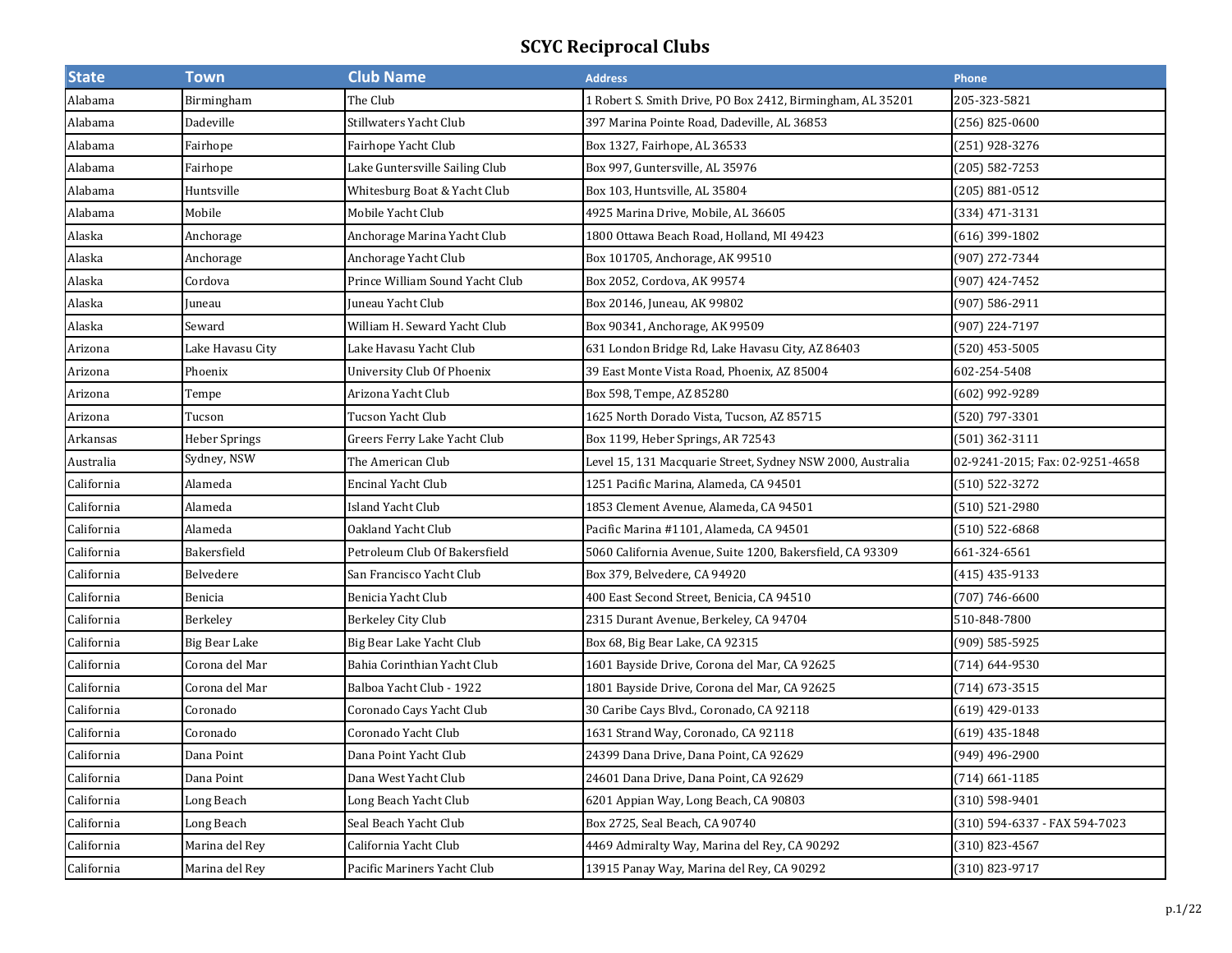| <b>State</b> | <b>Town</b>     | <b>Club Name</b>                       | <b>Address</b>                                  | Phone                         |
|--------------|-----------------|----------------------------------------|-------------------------------------------------|-------------------------------|
| California   | Moss Landing    | Elkhorn Yacht Club                     | 2370 Highway #1, Moss Landing, CA 95309         | (831) 724-3875 - FAX 724-1065 |
| California   | Newport Beach   | American Legion Yacht Club             | 215 East 15th Street, Newport Beach, CA 92663   | (949) 673-5070 - FAX 673-9555 |
| California   | Newport Beach   | Pacific Yacht & Balloon Club           | Box 1542, Newport Beach, CA 92659               | (714) 673-3170                |
| California   | Oxnard          | Channel Islands Yacht Club             | 4100 S. Harbor Blvd., Oxnard, CA 93035          | (805) 985-2492                |
| California   | Oxnard          | Pacific Corinthian Yacht Club          | 2600 South Harbor Blvd., Oxnard, CA 93035       | (805) 985-7292                |
| California   | Pasadena        | University Club Of Pasadena            | 175 N. Oakland Avenue, Pasadena, CA 91101       | 626-793-5157                  |
| California   | Port Hueneme    | Pacific Cruising Assn.                 | Box 280, Port Hueneme, CA 93044                 | (805) 525-0064                |
| California   | Redwood City    | Sequoia Yacht Club                     | Box 5548, Redwood City, CA 94063                | (650) 361-9472                |
| California   | San Diego       | Kona Kai Int'L Yacht Club              | 1551 Shelter Island Drive, San Diego, CA 92106  | (619) 223-3138                |
| California   | San Diego       | Mission Bay Yacht Club                 | 1215 El Carmel Place, San Diego, CA 92109       | (858) 488-0501 - FAX 488-2442 |
| California   | San Diego       | San Diego Yacht Club                   | 1011 Anchorage Lane, San Diego, CA 92106        | (619) 221-8400                |
| California   | San Diego       | Southwestern Yacht Club                | 2702 Qualtrough Street, San Diego, CA 92106     | (619) 222-0438                |
| California   | San Francisco   | Marine'S Memorial Club                 | 609 Sutter Street, San Francisco, CA 94101-1027 | 415-673-6672                  |
| California   | San Francisco   | St. Francis Yacht Club                 | On The Marina, San Francisco, CA 94123          | (415) 563-6363                |
| California   | San Leandro     | Spinnaker Yacht Club                   | Box 1561, San Leandro, CA 94577                 | (510) 351-9930                |
| California   | San Mateo       | Coyote Point Yacht Club                | 1820 Coyote Point Drive, San Mateo, CA 94401    | (415) 347-6730                |
| California   | San Pedro       | Cabrillo Beach Yacht Club              | 211 W 22nd. Street, San Pedro, CA 90731         | (310) 519-1694                |
| California   | San Pedro       | Los Angeles Yacht Club                 | 285 Whalers Walk, San Pedro, CA 90731           | $(310) 831 - 1203$            |
| California   | San Rafael      | Loch Lomond Yacht Club                 | 95 Loch Lomond Drive, San Rafael, CA 94901      | (415) 453-0171                |
| California   | San Rafael      | Marin Yacht Club                       | 24 Summit Ave., San Rafael, CA 94901            | (415) 453-9366                |
| California   | San Rafael      | San Rafael Yacht Club                  | 200 Yacht Club Drive, San Rafael, CA 94901      | (415) 459-9828                |
| California   | Santa Barbara   | Santa Barbara Yacht Club               | 130 Harbor Way, Santa Barbara, CA 93109         | (805) 965-8112                |
| California   | Santa Cruz      | Santa Cruz Yacht Club                  | 244 Fourth Avenue, Santa Cruz, CA 95062         | (831) 425-0690                |
| California   | Tahoe City      | Tahoe Yacht Club                       | Box 7620, Tahoe City, CA 96145                  | (530) 581-4700                |
| California   | Tiburon         | Corinthian Yacht Club Of San Francisco | 43 Main Street, Tiburon, CA 94920               | (415) 435-4771                |
| California   | Ventura         | Ventura Yacht Club                     | 1755 Spinnaker Drive, Ventura, CA 93001         | (805) 642-0426                |
| Colorado     | Denver          | The Denver Athletic Club               | 1325 Glenarm Place, Denver, CO 80204            | 303-534-1211                  |
| Colorado     | Dillon          | Dillon Yacht Club                      | Box 4308, Dillon, CO 80435                      | (970) 262-5824                |
| Colorado     | Englewood       | Colorado Sail & Yacht Club             | 4821 West 103rd. Avenue, Westminster, CO 80031  | (303) 790-8255                |
| Colorado     | Grand Lake      | Grand Lake Yacht Club                  | Box 73, Grand Lake, CO 80447                    | (970) 627-3377                |
| Colorado     | Littleton       | Bow Mar Yacht Club                     | 4611 Homestead, Littleton, CO 80123             | (303) 795-2223                |
| Colorado     | Loveland        | Carter Lake Sailing Club               | 4600 Inlet Court, Fort Collins, CO 80526        | (970) 225-3879                |
| Connecticut  | <b>Branford</b> | Fayerweather Yacht Club                | 51 Brewster Street, Bridgeport, CT 06605        | (203) 576-6796                |
| Connecticut  | <b>Branford</b> | Pequonnock Yacht Club                  | 66 California Street, Bridgeport, CT 06608      | (203) 334-5708                |
| Connecticut  | Chester         | Middlesex Yacht Club                   | 276 Middlesex Avenue, Chester, CT 06412         | (203) 526-5634                |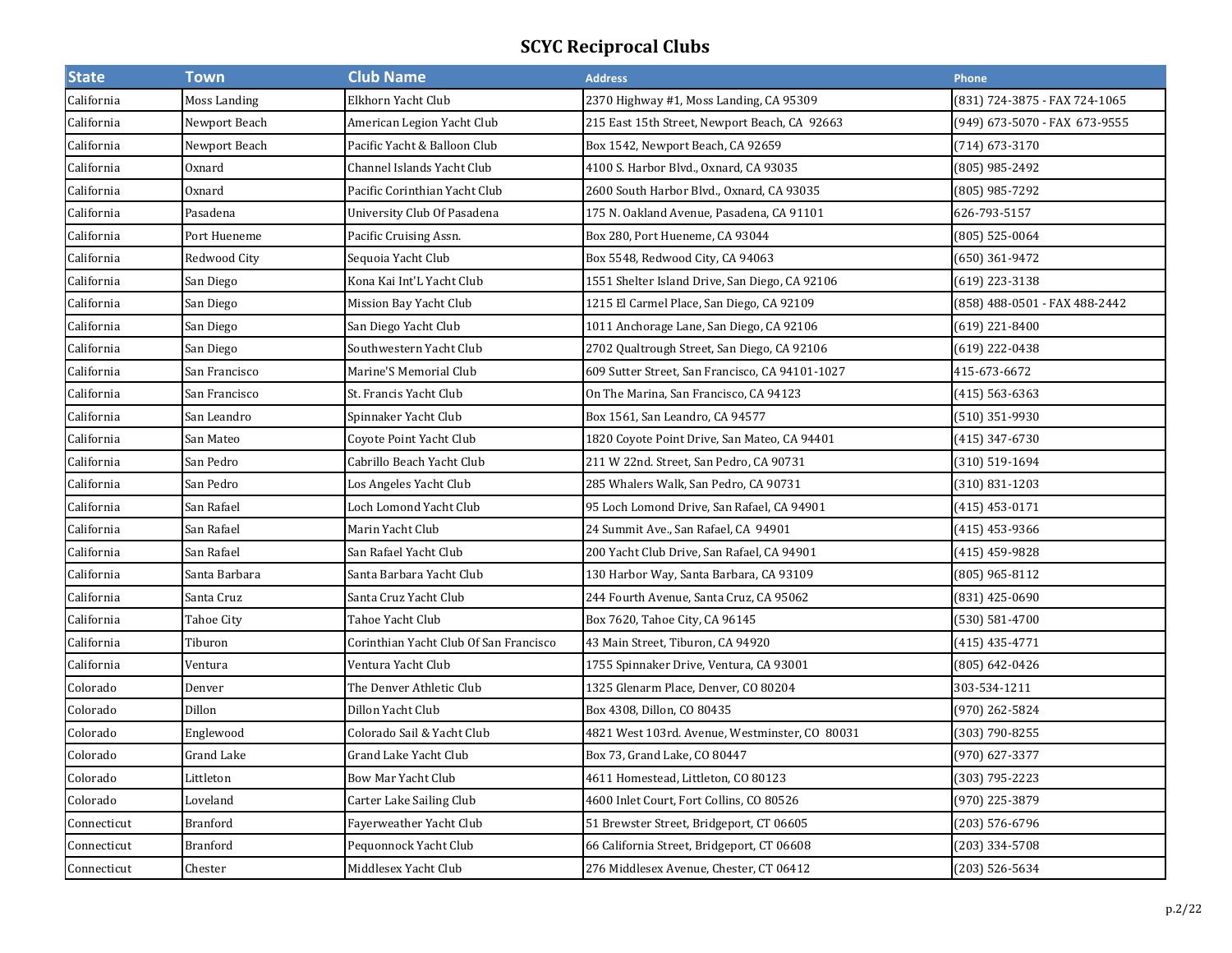| <b>State</b>                    | <b>Town</b>   | <b>Club Name</b>                      | <b>Address</b>                                     | Phone                         |
|---------------------------------|---------------|---------------------------------------|----------------------------------------------------|-------------------------------|
| Connecticut                     | Cos Cob       | Mianus River Boat & Yacht Club        | 98 Strickland Road, Cos Cob, CT 06807              | 203) 869-4689                 |
| Connecticut                     | East Norwalk  | Shore & Country Club                  | Box 107 - Belden Station, East Norwalk, CT 06852   | 203) 838-7507                 |
| Connecticut                     | East Norwalk  | Sprite Island Yacht Club              | Box 1048, East Norwalk, CT 06856                   | (203) 866-7803                |
| Connecticut                     | <b>Essex</b>  | Essex Corinthian Yacht Club           | Box 759, Essex, CT 06426                           | (203) 767-3239                |
| Connecticut                     | Essex         | Essex Yacht Club                      | 19 Novelty Lane, Essex, CT 06426                   | (203) 767-8121                |
| Connecticut                     | Greenwich     | Belle Haven Club                      | 100 Harbor Drive, Greenwich, CT 06830              | (203) 861-5353                |
| Connecticut                     | Greenwich     | Indian Harbor Yacht Club              | 710 Steamboat Road, Greenwich, CT 06830            | (203) 869-2484                |
| Connecticut                     | Groton        | Shennecossett Yacht Club              | Box 967, Groton, CT 06340                          | (860) 445-9854 - FAX 449-8117 |
| Connecticut                     | Hartford      | The Hartford Club                     | 46 Prospect Street, Hartford, CT 06103             | 860-522-1271                  |
| Connecticut                     | Lyme          | Hamburg Cove Yacht Club               | Box 742, Old Lyme, CT 06371                        | (860) 434-0215                |
| Connecticut                     | Milford       | Milford Yacht Club                    | 131 Trumbull Avenue, Milford, CT 06460             | (203) 877-5598                |
| Connecticut                     | New Fairfield | Candlewood Yacht Club                 | 171 Lake Place South, Danbury, CT 06810            | (203) 746-9959                |
| Connecticut                     | New Haven     | City Point Yacht Club                 | 347 Kimberly Avenue, New Haven, CT 06519           | (203) 789-9301                |
| Connecticut                     | New Haven     | New Haven Lawn Club                   | 193 Whitney Avenue, New Haven, CT 06511            | 203-777-3494                  |
| Connecticut                     | Niantic       | Smith Cove Yacht Club                 | Smith Cove, Niantic, CT                            |                               |
| Connecticut                     | Noank         | West Cove Yacht Club                  | Marsh Road, Noank, CT 06340                        | (860) 536-4978                |
| Connecticut                     | Norwalk       | Ischoda Yacht Club                    | 138 Water Street, Norwalk, CT 06854                | (203) 853-8866                |
| Connecticut                     | Norwalk       | South Norwalk Boat Club               | 17 Mack Street, Norwalk, CT 06854                  | (203) 866-6624                |
| Connecticut                     | Old Greenwich | Old Greenwich Yacht Club              | Box 162, Old Greenwich, CT 06870                   | (203) 637-3074                |
| Connecticut                     | Old Saybrook  | North Cove Yacht Club                 | Box 298, Old Saybrook, CT 06475                    | (203) 388-9087                |
| Connecticut                     | Rowayton      | Rowayton Yacht Club                   | 151 Rowayton Avenue, Rowayton, CT 06853            | (203) 838-1343                |
| Connecticut                     | Rowayton      | Stamford Yacht Club                   | 97 Ocean Drive W., Stamford, CT 06902              | (203) 323-3161                |
| Connecticut                     | Rowayton      | Wilson Cove Yacht Club                | Box 51, Rowayton, CT 06853                         | (203) 853-0922                |
| Connecticut                     | Stonington    | Stonington Harbor Yacht Club          | 9 Stonington Commons, Stonington, CT 06378         | 860-535-0112                  |
| Connecticut                     | West Mystic   | Mystic River Yacht Club               | 90 Essex Street, West Mystic, CT 06355             | (860) 245-0111                |
| Connecticut                     | Westbrook     | Duck Island Yacht Club                | Box 593, Westbrook, CT 06498                       | (860) 399-9083                |
| Connecticut                     | Westport      | Minuteman Yacht Club                  | Box 587, Westport, CT 06881                        | (203) 227-9136                |
| Delaware                        | Lewes         | Lewes Yacht Club                      | Box 2, Lewes, DE 19958                             | (302) 645-8596                |
| Delaware                        | Millsboro     | Indian River Yacht Club               | Box 1566, Millsboro, DE 19966                      | (302) 945-3606                |
| Delaware                        | Seaford       | Nanticoke River Yacht Club            | Box 162, Seaford, DE 19973                         | (302) 628-3187 - FAX 629-2105 |
| Delaware                        | Wilmington    | University & Whist Club Of Wilmington | 805 N. Broom Street, Wilmington, DE 19806          | 302-658-5125                  |
| District of Columbia            | Washington    | Capital Yacht Club                    | 1000 Water Street S.W., Washington, DC 20024       | $(202)$ 488-8110              |
| District of Columbia            | Washington    | Port Of Washington Yacht Club         | 600 Water Street SW NBU 2-10, Washington, DC 20024 | (202) 484-3924                |
| District of Columbia            | Washington    | The City Tavern Club                  | 3206 M Street, NW, Washington, DC 20007            | 202-337-8770                  |
| District of Columbia Washington |               | The Georgetown Club                   | 1530 Wisconsin Ave. NW, Washington, DC 20007       | 202-333-9330                  |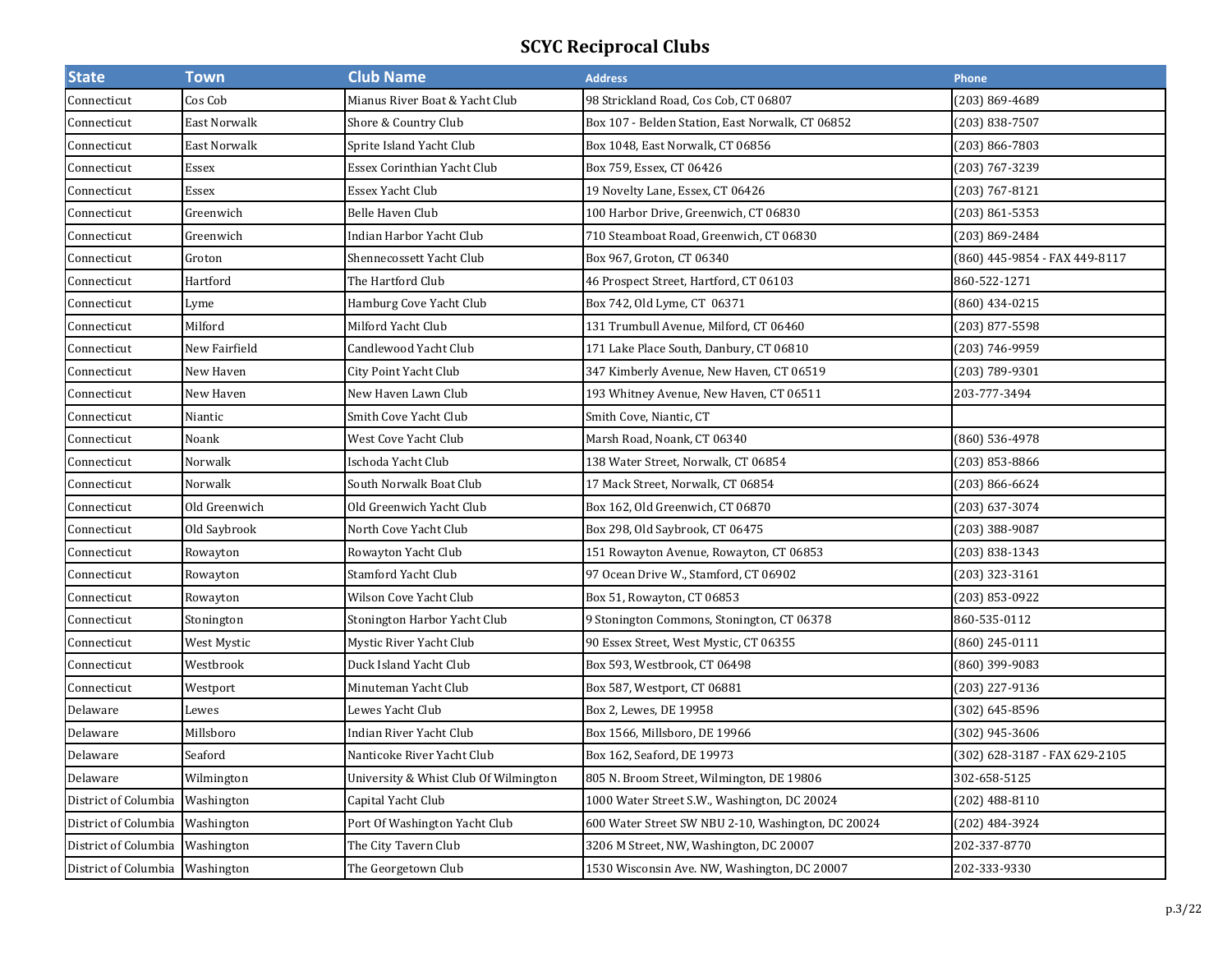| <b>State</b> | <b>Town</b>           | <b>Club Name</b>                     | <b>Address</b>                                               | Phone                         |
|--------------|-----------------------|--------------------------------------|--------------------------------------------------------------|-------------------------------|
| Florida      | Amelia Island         | Lighthouse Pointe Yacht Club         | 1417 Sadler Rd #147, Amelia Island, FL 32034                 | (904) 491-3454                |
| Florida      | Boca Grande           | Boca Grande Pass Yacht Club          | Box 247, Boca Grande, FL 33921                               | (941) 964-1292                |
| Florida      | <b>Bonita Springs</b> | Bonita Bay Marina Club               | 27598 Marina Pointe Dr, Bonita Springs, FL 34134             | (239) 495-9009                |
| Florida      | Cape Canaveral        | Cocoa Beach Yacht Club               | 910 Mullet Drive, Cape Canaveral, FL 32920                   | (321) 784-2292                |
| Florida      | Captiva               | Captiva Island Yacht Club            | Box 1239, Captiva, FL 33924                                  | (813) 472-4133                |
| Florida      | Clearwater Beach      | Clearwater Yacht Club                | 830 South Bayway Blvd., Clearwater Beach, FL 34630           | (813) 447-6000                |
| Florida      | Coral Gables          | Deering Bay Yacht Club               | 13660 Deering Bay Drive, Coral Gables, FL 33158              | $(305)$ 256-2510              |
| Florida      | Cudjoe Key            | Venture Out Boat Club                | 701 Spanish Main Drive, Cudjoe Key, FL 33402                 | (305) 745-3688                |
| Florida      | Daytona Beach         | Daytona Beach Yacht Club             | Box 6392/Station A, Daytona Beach, FL 32122                  | (904) 257-3223                |
| Florida      | Daytona Beach         | Halifax River Yacht Club             | 331 South Beach Street, Daytona Beach, FL 32114              | (904) 255-7459                |
| Florida      | Daytona Beach         | <b>Sunset Harbor Yacht Club</b>      | 861 Ballough Road, Daytona Beach, FL 32114                   | (386) 947-9900                |
| Florida      | Deering Bay           | Deering Bay Yacht Club               | 13660 Deering Bay Drive, Coral Gables, FL 33158              | (305) 256-2510                |
| Florida      | Dunedin               | Dunedin Boat Club                    | Box 201, Dunedin, FL 34698                                   | (941) 734-1703                |
| Florida      | East Lake Weir        | Lake Weir Yacht Club                 | 15020 S.E. 140th Avenue Road, Weirsdale, FL 32133            | (352) 288-2073                |
| Florida      | Ft. Lauderdale        | Coral Ridge Yacht Club               | 2800 Yacht Club Blvd., Ft. Lauderdale, FL 33304              | (954) 566-7886                |
| Florida      | Ft. Lauderdale        | Lauderdale Isles Yacht & Tennis Club | 2637 Whale Harbor Lane, Ft. Lauderdale, FL 33312             | (954) 583-7422                |
| Florida      | Ft. Lauderdale        | Lauderdale Yacht Club                | 1725 S.E. 12th. Street, Ft. Lauderdale, FL 33316             | (954) 524-5500                |
| Florida      | Ft. Myers             | Boardwalk Caper Yacht Club           | 18000 San Carlos Blvd. #3, Ft. Myers, FL 33931               | (239) 466-9403                |
| Florida      | Ft. Myers             | Gulf Harbour Yacht Club              | 14490 Vista River Drive, Ft. Myers, FL 33908                 | (239) 437-0081 - FAX 4372231  |
| Florida      | Ft. Myers             | Landings Yacht Club                  | 5200 S. Landings Drive, Ft. Myers, FL 33919                  | (239) 481-7181 - FAX 481-7571 |
| Florida      | Ft. Myers             | Royal Palm Yacht Club                | 2360 West First Street, Ft. Myers, FL 33901                  | (941) 334-2176                |
| Florida      | Ft. Myers Beach       | Fort Myers Beach Yacht Club          | 17105-A6 San Carlos Blvd. PMB 175, Fort Myers, FL 33931      | (239) 454-6376                |
| Florida      | Ft. Pierce            | Fort Pierce Yacht Club               | Box 3108, Fort Pierce, FL 34948                              | (561) 461-9152                |
| Florida      | Gulfport              | Pasadena Yacht Club                  | 6300 Pasadena Point Blvd., Gulfport, FL 33707                | (813) 381-7922                |
| Florida      | Hernando Beach        | Hernando Beach Yacht Club            | Box 3213, Spring Hill, FL 34611                              | (352) 596-4830                |
| Florida      | Indian Harbour Beach  | Eau Gallie Yacht Club                | 100 Datura Drive, Indian Harbour Beach, FL 32937             | (407) 773-2600                |
| Florida      | Islamorada            | Islamorada Fishing Club              | Box 22, Islamorada, FL 33036                                 | (423) 376-7298                |
| Florida      | Jacksonville          | Captain'S Club                       | Box 50512, Jacksonville, FL 32250                            | (904) 223-3822                |
| Florida      | Jacksonville          | Epping Forest Yacht Club             | 1830 Epping Forest Drive, Jacksonville, FL 32217             | (904) 739-7200                |
| Florida      | Jacksonville          | Florida Yacht Club                   | 5210 Yacht Club Road, Jacksonville, FL 32210                 | (904) 387-1653                |
| Florida      | Jacksonville          | Queens Harbour Yacht Club            | 1129 Queens Harbor Blvd., Jacksonville, FL 32225             | (904) 221-8865                |
| Florida      | Jacksonville          | San Jose Yacht Club                  | 7529 San Jose Blvd., Jacksonville, FL 32217                  | (850) 733-2020                |
| Florida      | Jacksonville          | The River Club Of Jacksonville       | One Independent Dr., Suite 3500, Jacksonville, FL 32202-5099 | 904-354-1111                  |
| Florida      | Jupiter               | Admirals Cove Yacht Club             | Box 2722, Jupiter, FL 33468                                  | (561) 745-2659 - FAX 748-8493 |
| Florida      | Key Biscayne          | Key Biscayne Yacht Club              | 180 Harbor Drive, Key Biscayne, FL 33132                     | (305) 361-9171                |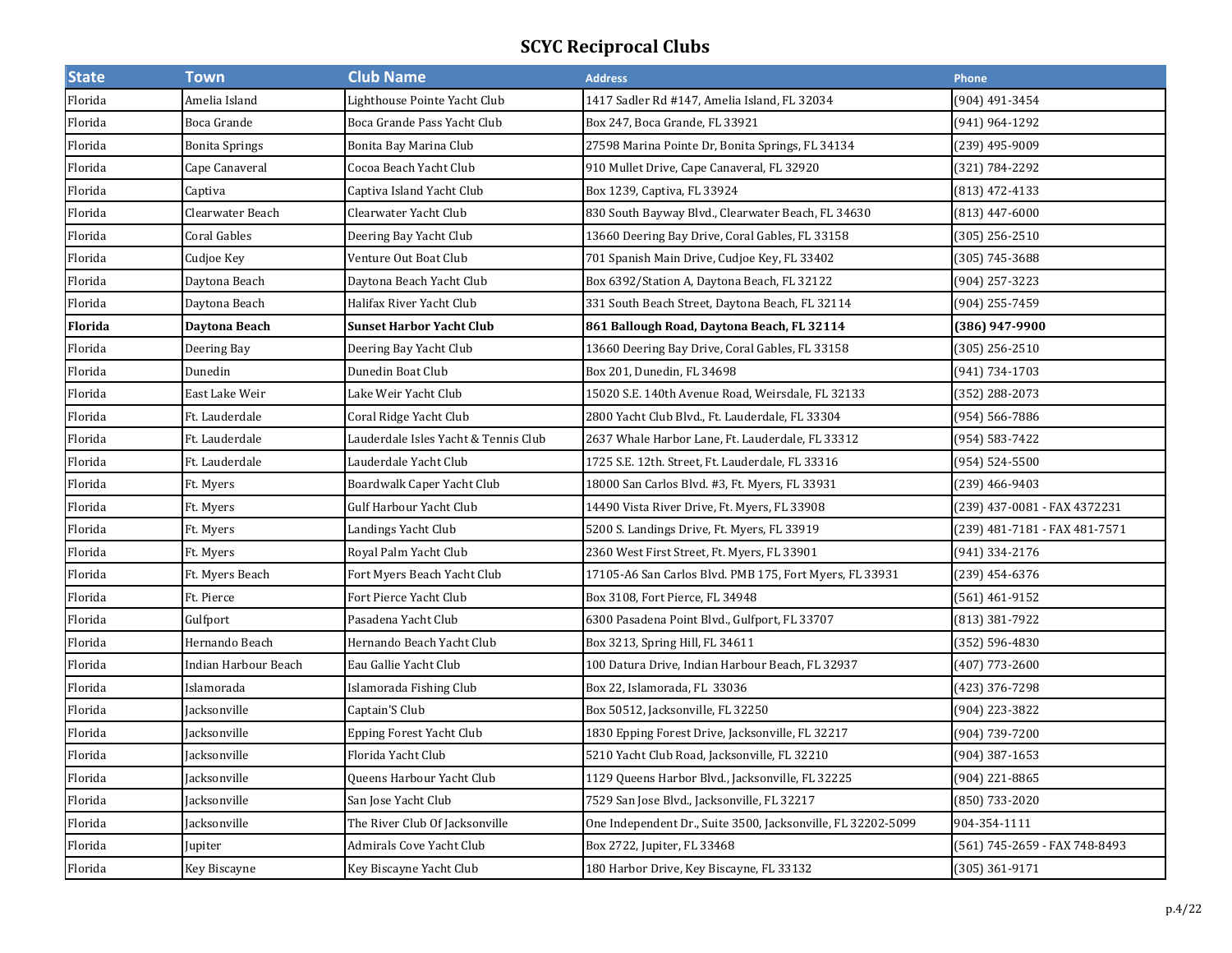| <b>State</b>   | <b>Town</b>          | <b>Club Name</b>                       | <b>Address</b>                                                 | Phone                         |
|----------------|----------------------|----------------------------------------|----------------------------------------------------------------|-------------------------------|
| Florida        | Key West             | Key West Yacht Club                    | 2315 N. Roosevelt Blvd., Key West, FL 33040                    | (305) 296-5389                |
| Florida        | Lighthouse Point     | Lighthouse Point Yacht & Racquet Club  | 2701 N.E. 42nd. St, Lighthouse Pt, FL 33064                    | (305) 942-7244                |
| Florida        | Manalapan            | Manalapan Yacht Club                   | 12 Sabal Island Drive, Oak Ridge, FL 33435                     | (561) 833-6650                |
| Florida        | Marathon             | Marathon Yacht Club                    | 825 33rd. Street/Gulf, Marathon, FL 33050                      | (305) 743-6739 - FAX 289-2076 |
| Florida        | Marco Island         | Marco Island Yacht Club                | 1400 N. Collier Blvd., Marco Island, FL 34146                  | (941) 394-0199                |
| Florida        | Miami                | <b>Coconut Grove Sailing Club</b>      | 2990 South Bayshore Drive, Miami, FL 33133                     | $(305)$ 444-4571              |
| Florida        | Miami                | Miami Yacht Club                       | 1001 Macarthur Causeway, Miami, FL 33132                       | (305) 377-9877                |
| Florida        | Miami                | The Havana Club At The Miami City Club | 200 S. Biscayne Blvd., 55 <sup>th</sup> Floor, Miami, FL 33131 | 305-373-2600                  |
| <b>Florida</b> | Miami Beach          | <b>Sunset Harbour Yacht Club</b>       | 1928 Sunset Harbour Dr, Miami Beach, FL 33139                  | (305) 398-6800                |
| Florida        | Mount Dora           | Mount Dora Yacht Club                  | Box 876, Mount Dora, FL 32756                                  | (532) 383-5414                |
| Florida        | Naples               | Cove Yacht Club                        | 900 Broad Ave. South, Naples, FL 33940                         | (941) 262-5994                |
| Florida        | Naples               | Naples Sailing & Yacht Club            | 896 River Point Drive, Naples, FL 34102                        | (239) 774-0424                |
| Florida        | Naples               | Pelican Isle Yacht Club                | 410 Dockside Drive, Naples, FL 34110                           | 239.566.1606                  |
| Florida        | New Port Richey      | <b>Gulf Harbors Yacht Club</b>         | 3926 Marine Pkwy., New Port Richey, FL 34656                   | (727) 849-4559                |
| Florida        | New Smyrna Beach     | Smyrna Yacht Club                      | Box 1560, New Smyrna Beach, FL 32170                           | (386) 427-4040                |
| Florida        | North Palm Beach     | North Palm Beach Yacht Club            | 1037 Marina Drive, North Palm Beach, FL 33408                  | (561) 626-4345                |
| Florida        | North Palm Beach     | Old Port Yacht Club                    | 116 Lakeshore Drive, North Palm Beach, FL 33408                | (561) 626-2280                |
| Florida        | North Palm Beach     | Palm Beach Sailing Club                | 4600 North Flagler Street, North Palm Beach, FL 33407          | (561) 881-0809                |
| Florida        | Palm Beach Shores    | <b>Buccaneer Yacht Club</b>            | 1281 N. Ocean Drive/Box 163, Singer Island, FL 33404           | (407) 842-1620                |
| Florida        | Palm Coast           | Palm Coast Yacht Club                  | 1 Yacht Club Drive, Palm Coast, FL 32137                       | (904) 445-9300                |
| Florida        | Palmetto             | <b>Bradenton Yacht Club</b>            | 4307 Snead Island Road, Palmetto, FL 34221                     | (941) 748-7930                |
| Florida        | Panama City          | Bay Point Yacht Club                   | Box 27514, Panama City, FL 32411                               | (904) 234-0220                |
| Florida        | Panama City          | St. Andrews Bay Yacht Club             | 218 Bunkers Cove Road, Panama City, FL 32401                   | (904) 769-2453                |
| Florida        | Pensacola            | Pensacola Yacht Club                   | Box 989, Pensacola, FL 32595                                   | (850) 433-8804                |
| Florida        | Ponce Inlet          | Harbour Yacht Club                     | 4622 Links Village Drive, Ponce Inlet, FL 32127                | (386) 760-3434                |
| Florida        | Port Charlotte       | Charlotte Harbor Yacht Club            | 4400 Lister Street, Port Charlotte, FL 33952                   | (941) 629-5131                |
| Florida        | Port Charlotte       | Port Charlotte Yacht Club              | Box 494051, Port Charlotte, FL 33949                           | (941) 613-1137                |
| Florida        | Punta Gorda          | Burnt Store Isles Boat Club            | Box 510203, Punta Gorda, FL 33951                              | (941) 637-3966                |
| Florida        | Punta Gorda          | Isles Yacht Club                       | 1780 West Marion Avenue, Punta Gorda, FL 33950                 | (813) 639-7551                |
| Florida        | Punta Gorda          | Platinum Point Yacht Club              | 3601 Cape Cole Blvd., Punta Gorda, FL 33955                    | (941) 639-0733                |
| Florida        | Sarasota             | Bird Key Yacht Club                    | 301 Bird Key Drive, Sarasota, FL 34236                         | (813) 953-4455                |
| Florida        | Sarasota             | Sarasota Yacht Club                    | 1100 John Ringling Blvd., Sarasota, FL 34236                   | $(813)$ 365-4191              |
| Florida        | St. Petersburg       | Isla Del Sol Yacht Club                | 5900 La Puerta Blvd., St. Petersburg, FL 33715                 | (813) 867-3625 - FAX 867-1213 |
| Florida        | St. Petersburg Beach | Pass-A-Grille Yacht Club               | 2301 Pass-A-Grille Way, St. Petersburg Beach, FL 33706         | (813) 360-1646                |
| Florida        | Stuart               | Stuart Corinthian Yacht Club           | 4725 S.E. Capstan Avenue, Stuart, FL 34997                     | (561) 221-1900                |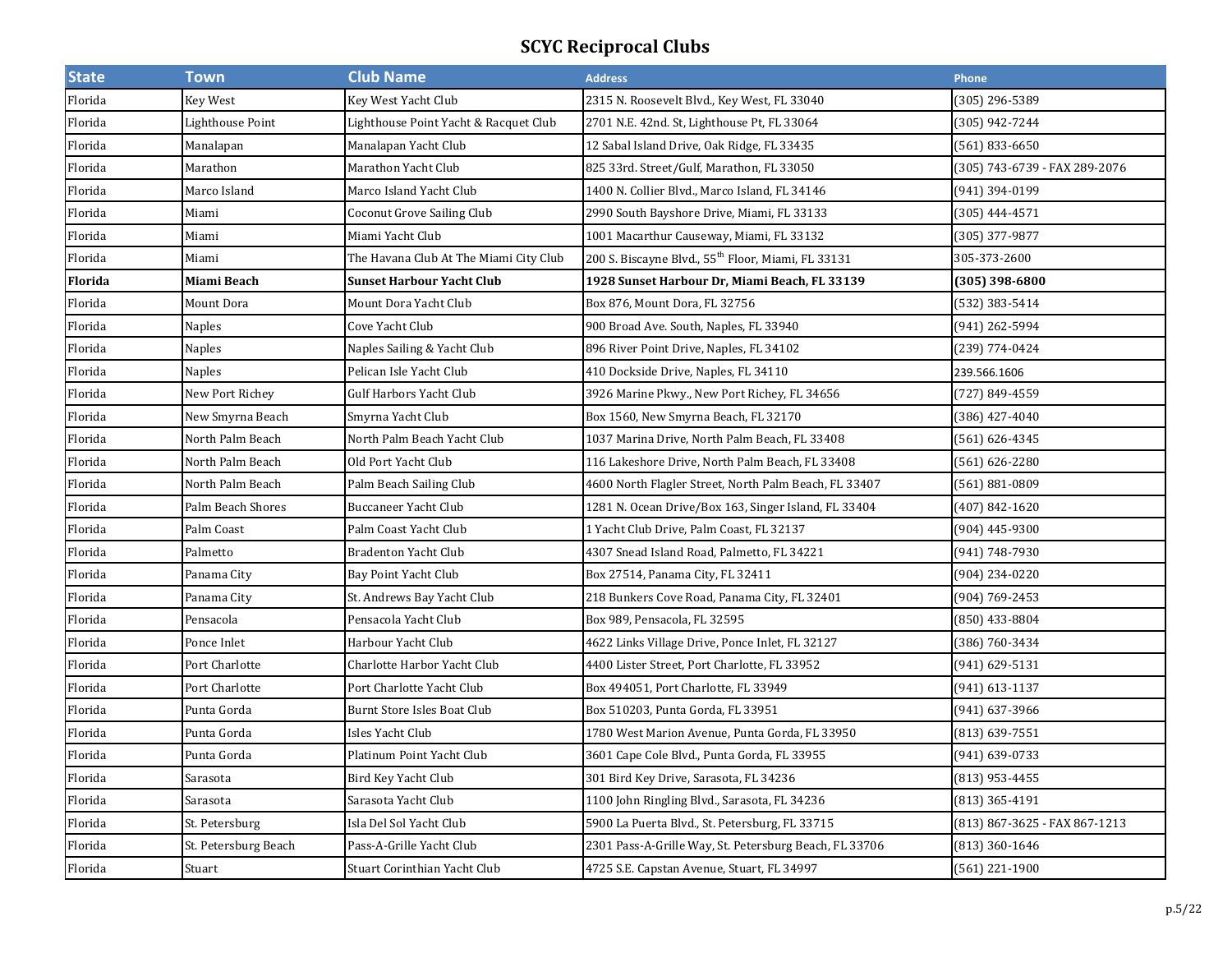| <b>State</b> | <b>Town</b>           | <b>Club Name</b>                    | <b>Address</b>                                          | Phone                         |
|--------------|-----------------------|-------------------------------------|---------------------------------------------------------|-------------------------------|
| Florida      | Stuart                | Stuart Yacht Club                   | 400 N. W. Alice Avenue, Stuart, FL 34994                | [561] 692-5777 - FAX 692-2322 |
| Florida      | Stuart                | Yacht & Country Club                | 3883 S. E. Fairway East, Stuart, FL 34997               | (561) 287-3736                |
| Florida      | Tampa                 | Davis Island Yacht Club             | 1315 Severn Avenue, Tampa, FL 33606                     | (813) 261-7633                |
| Florida      | Tampa                 | Tampa Yacht & Country Club          | Box 13474, Tampa, FL 33681                              | (813) 831-1611                |
| Florida      | Tarpon Springs        | Tarpon Springs Yacht Club           | 350 North Spring Blvd., Tarpon Springs, FL 34689        | (727) 934-2136                |
| Florida      | Treasure Island       | Treasure Island Tennis & Yacht Club | 400 Treasure Island Causeway, Treasure Island, FL 33706 | (727) 367-4511                |
| Florida      | W. Palm Beach         | Palm Beach Yacht Club               | 800 North Flagler Drive, W. Palm Beach, FL 33401        | (561) 655-8711 - FAX 833-6154 |
| Georgia      | Acworth               | Atlanta Yacht Club                  | 839 Pinehurst Drive, Woodstock, GA 30188                | (770) 924-9189                |
| Georgia      | Atlanta               | The Commerce Club                   | 34 Broad St. NW, Atlanta, GA 30303-2378                 | 404-525-1661                  |
| Georgia      | Atlanta               | The Georgian Club                   | 17th Floor, 100 Galleria Parkway, NW, Atlanta, GA 30339 | 770-933-0605                  |
| Georgia      | Augusta               | Augusta Yacht Club                  | Box 2202, Augusta, GA 30903                             | (706) 724-6901                |
| Georgia      | Augusta               | The Pinnacle Club                   | 699 Broad Street, Augusta, GA 30901                     | 706-722-5792                  |
| Georgia      | Cartersville          | Allatoona Yacht Club                | 176 Webster's Overlook Dr, Cartersville, GA 30121       | (770) 974-6290                |
| Georgia      | <b>Flowery Branch</b> | University Yacht Club               | 6649 Yacht Club Rd, Flowery Branch, GA 30542            | (770) 967-6450                |
| Hawaii       | Hawaii, Kailua Kona   | Keauhou Kona Yacht Club             | Box 1502, Kailua-Kona, HI 96745                         | (808) 324-0111                |
| Hawaii       | Hawaii, Kailua Kona   | Molokai Yacht Club                  | Box 53, Kaunakakai, HI 96748                            | (808) 553-3440                |
| Hawaii       | Kauai                 | Nawiliwili Yacht Club - 1978        | Box 3661, Lihue, Kauai, HI 96766                        | (808) 742-2512 - FAX 742-2512 |
| Hawaii       | Maui                  | Lahaina Yacht Club - 1965           | 835 Front Street, Lahaina, Maui, HI 96761               | (808) 661-0191                |
| Hawaii       | Maui                  | Mala Boat Club                      | Box 10339, Lahaina, HI 96761                            | (808) 667-7979                |
| Hawaii       | Oahu, Honolulu        | Hawaii Yacht Club                   | 1739-C Ala Mona Blvd., Honolulu, HI 96815               | (808) 944-9666                |
| Hawaii       | Oahu, Honolulu        | Kaneohe Yacht Club                  | 44-503 Kaneohe Bay Drive, Kaneohe, HI 96744             | (808) 247-4121                |
| Idaho        | Coeur D'Alene Lake    | Spokane Yacht Club                  | Box 4761, Spokane, WA 99212                             |                               |
| Illinois     | Carlyle               | Carlyle Yacht Club                  | 14222 Lake Road, Carlyle, IL 62231                      | $(618) 594 - 2461$            |
| Illinois     | Chicago               | <b>Belmont Yacht Club</b>           | Box 13130, Chicago, IL 60613-0130                       | (773) 871-4424                |
| Illinois     | Chicago               | Burnham Park Yacht Club             | 1500 Linn White Drive, Chicago, IL 60605                | (312) 427-4664                |
| Illinois     | Chicago               | Chicago Yacht Club                  | 400 East Monroe Street, Chicago, IL 60603               | (312) 861-7777                |
| Illinois     | Chicago               | Columbia Yacht Club                 | 111 N. Lake Shore Drive, Chicago, IL 60601              | (312) 938-3625                |
| Illinois     | Chicago               | Diversey Yacht Club                 | 2601 N. Cannon Drive, Chicago, IL 60614                 | (773) 929-8819                |
| Illinois     | Chicago               | Jackson Park Yacht Club             | 6400 Promontory Drive, Chicago, IL 60649                | (312) 684-5522                |
| Illinois     | Chicago               | Kingsbury Yacht Club                | 900 N. Kingsbury, Chicago, IL 60610                     | (312) 832-2500                |
| Illinois     | Chicago               | The Standard Club                   | 320 South Plymouth Court, Chicago, IL 60604             | 312-427-9100                  |
| Illinois     | Fox Lake              | Port Dorchester Yacht Club          | 500 East Grand Avenue, Fox Lake, IL 60020               | (708) 587-6222                |
| Illinois     | Keport                | Tradewinds Yacht Club               | 3657 Connecticut Street, St. Louis, MO                  | (618) 749-5649                |
| Illinois     | Lake Forest           | Anchorage Yacht Club                | Box 55, Lake Forest, IL 60045                           |                               |
| Illinois     | Lake Forest           | Port Lantern Yacht Club             | 768 N. Western Avenue, Lake Forest, IL 60045            | (847) 234-9844                |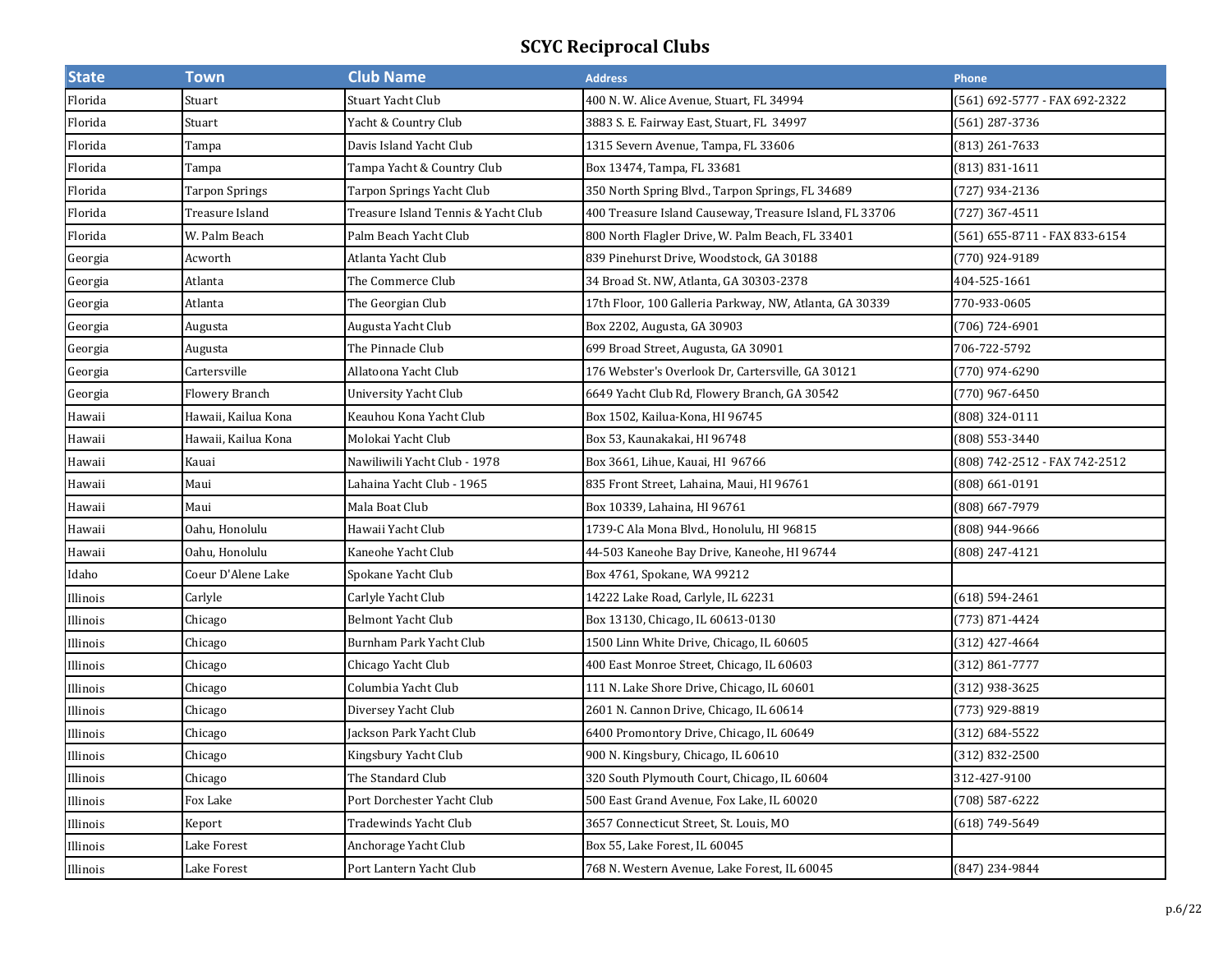| <b>State</b>  | <u>Town</u>                  | <b>Club Name</b>                   | <b>Address</b>                                       | Phone                               |
|---------------|------------------------------|------------------------------------|------------------------------------------------------|-------------------------------------|
| Illinois      | Ottawa                       | Wide Waters Yacht Club             | Box 28, Ottawa, IL 61350                             | (815) 825-2349                      |
| Illinois      | Peoria                       | Illinois Valley Yacht & Canoe Club | 5102 Galena Road, Peoria, IL 61614                   | (309) 682-5419                      |
| Illinois      | Prestburry-Aurora            | Prestbury Yacht Club               | 17 Winthrop New Road, Prestbury-Aurora, IL 60506     | $(630)$ 466-1576                    |
| Illinois      | Quincy                       | Quinsippi Yacht Club               | Box 206, Quincy, IL 62306                            | (217) 222-2892                      |
| Illinois      | Shattuck                     | Boulder Yacht Club                 | 2064A Runningridge Court, Maryland Heights, MO 63043 | (314) 227-3271                      |
| Illinois      | Springfield                  | Island Bay Yacht Club - 1935       | 76 Yacht Club Road, Springfield, IL 62707            | (217) 529-5418                      |
| Illinois      | Waukegan                     | Waukegan Yacht Club                | Box 75, Waukegan, IL 60079                           | (847) 623-4188                      |
| Illinois      | Winthrop Harbor              | Winthrop Harbor Yacht Club         | One Yacht Club Dr, Winthrop Harbor, IL 60096         | (847) 746-2222                      |
| Indiana       | Cedar Lake                   | Cedar Lake Yacht Club              | Box 407, Cedar Lake, IN 46303                        | (219) 374-9812                      |
| Indiana       | Cloverdale                   | Cataract Yacht Club                | RR-1- Box 603, Cloverdale, IN 46120                  | (317) 795-3700                      |
| Indiana       | Greenfield                   | Diamond Cove Yacht Club            | 2860 Buckeye Drive, Greenfield, IN 46140             | (317) 340-0159                      |
| Indiana       | Hammond                      | Hammond Yacht Club                 | 731 Casino Center Drive, Hammond, IN 46320           | (219) 659-9030 - FAX (702) 868-3579 |
| Indiana       | Indianapolis                 | Clearwater Cove Beach & Yacht Club | 7991 Clearwater Pkwy., Indianapolis, IN 46240        | (317) 570-7620                      |
| Indiana       | Indianapolis                 | Indianapolis Sailing Club          | Box 16070, Indianapolis, IN 46216                    | (317) 849-0021                      |
| Indiana       | Indianapolis                 | Indianapolis Yacht Club            | 12900 Fall Creek Road, McCordsville, IN 46055        | (317) 335-2582                      |
| Indiana       | Indianapolis                 | Murat Yacht Club                   | 6262 Eastridge Drive #102, Indianapolis, IN 46204    | (317) 322-1735                      |
| Indiana       | Indianapolis                 | White River Yacht Club             | 1400 East 7th Street, Indianapolis, IN 46240         | (317) 251-0344                      |
| Indiana       | Liberty                      | Kent'S Harbor Yacht Club           | 15179 Old State Road #101, Liberty, IN 47353         | (317) 458-7431                      |
| Indiana       | Michigan City                | Michigan City Yacht Club           | Box 857, Michigan City, IN 46361                     | (219) 879-3363                      |
| Indiana       | Portage                      | Marquette Yacht Club               | 1218 Crisman Road, Portage, IN 46368                 | (219) 762-9961                      |
| International | St. Thomas US Virgin Islands | St. Thomas Yacht Club              | 6224 Estate Nazareth, St. Thomas, USVI 00802         | (340) 775-6320                      |
| Iowa          | Clear Lake                   | Clear Lake Yacht Club              | Box 29, Clear Lake, IA 50428                         | (515) 357-8001                      |
| Iowa          | Davenport                    | Lindsay Park Yacht Club            | Box 3484, Davenport, IA 52808                        | (319) 324-1317                      |
| Iowa          | Dubuque                      | Julien Dubuque Yacht Club          | Box 45, Dubuque, IA 52004                            | (319) 556-1695                      |
| Iowa          | Moravia                      | Rathbun Yacht Club                 | 1218 22nd. Street, West Des Moines, IA 50265         | (515) 724-3212                      |
| Iowa          | Spirit Lake                  | Okoboji Yacht Club                 | Box 552, Spirit Lake, IA 51360                       | (712) 377-0121                      |
| Kansas        | Meridan                      | Perry Yacht Club                   | Box 569, Meriden, KS 66512                           | (785) 484-2261                      |
| Kansas        | Wichita                      | Ninnescah Sailing Assn.            | Box 1587, Wichita, KS 67201                          | (316) 729-5757                      |
| Kentucky      | Burgin                       | Herrington Lake Yacht Club         | Box 455, Burgin, KY 40310                            | (606) 272-8715                      |
| Kentucky      | Gilbertsville                | Grand Lakes Yacht Club             | 657 Red River Road, Gilbertsville, KY 42044          | (502) 362-7663                      |
| Kentucky      | <b>Grand Rivers</b>          | Commonwealth Yacht Club            | Box 102, Grand Rivers, KY 42045                      | (502) 362-4444                      |
| Kentucky      | Lexington                    | Lexington Yacht Club               | 3627 Temple Drive, Lexington, KY 40517               |                                     |
| Kentucky      | Louisville                   | Louisville Boat Club               | 4200 Upper River Road, Louisville, KY 40207          | (502) 896-0375                      |
| Louisiana     | Slidell                      | Tammany Yacht Club                 | 1194 Harbor Drive, Slidell, LA 70458                 | (985) 649-6222                      |
| Maine         | Brunswick                    | Mere Point Yacht Club              | 74 E. Marginal Road, Brunswick, ME 04011             | (207) 729-7284                      |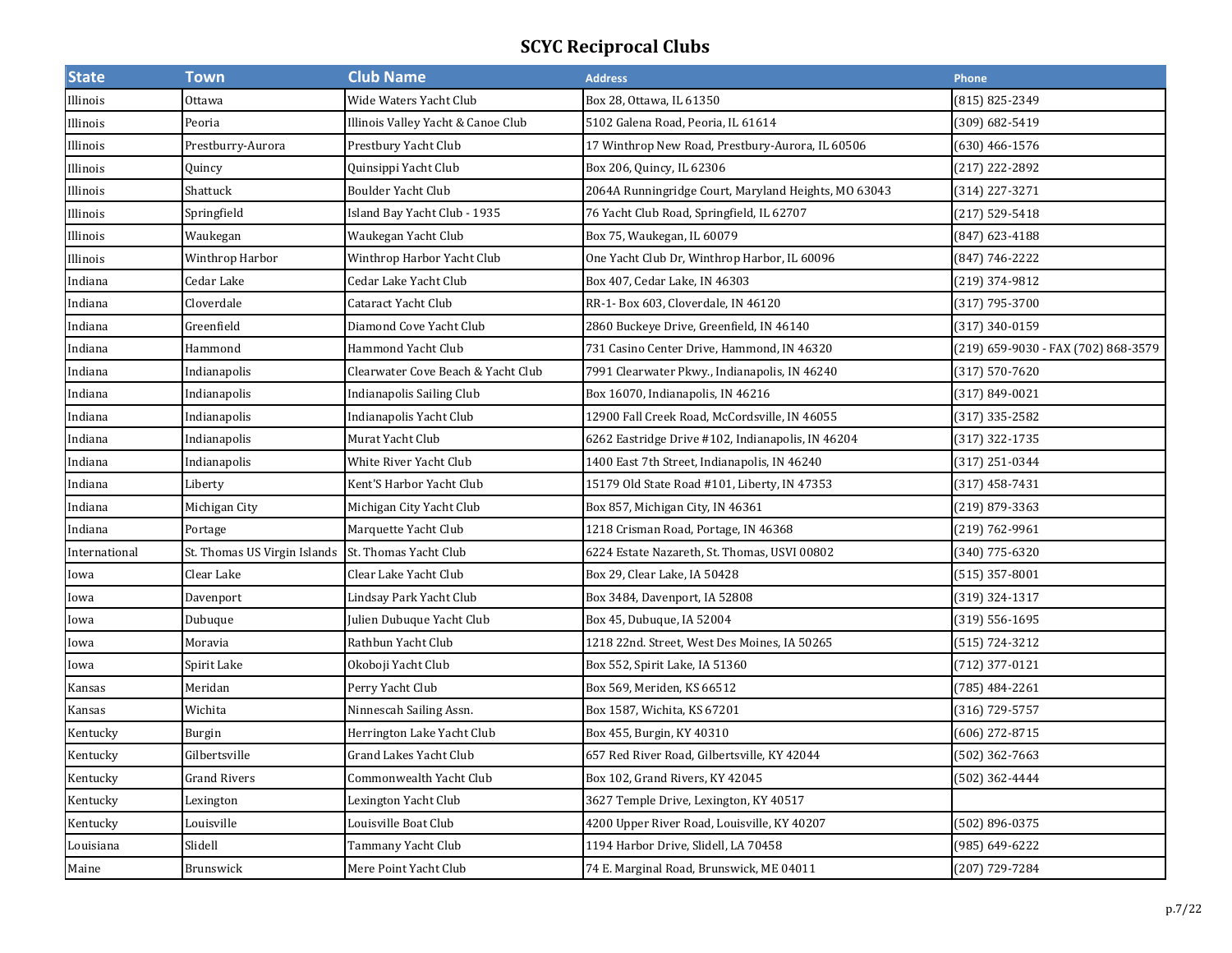| <b>State</b> | Town                 | <b>Club Name</b>                   | <b>Address</b>                                    | Phone                         |
|--------------|----------------------|------------------------------------|---------------------------------------------------|-------------------------------|
| Maine        | <b>Bryant Pond</b>   | Mainstream Yacht Club              | Box 208, Greenwood, ME 04255                      | (207) 875-2360 - FAX 875-2112 |
| Maine        | Falmouth Foreside    | Portland Yacht Club                | 40 Old Powerhouse Road, Falmouth, ME 04105        | (207) 781-9820                |
| Maine        | Marlboro             | Marlboro Yacht Club                | 461 Lamoine Beach Road, Lamoine, ME 04605         | (207) 667-4742                |
| Maine        | Orr's Island         | Orr'S Bailey Yacht Club            | Box 236, Orr's Island, ME 04066                   | (207) 833-7374                |
| Maine        | Portland             | Cumberland Club                    | 116 High Street, Portland, ME 04101               | 207-773-6402                  |
| Maine        | West Boothbay Harbor | Boothbay Harbor Yacht Club         | Box 497, West Boothbay Harbor, ME 04575           | (207) 633-5750                |
| Maryland     | Abingdon             | Bush River Yacht Club              | Box 499, Abingdon, MD 21009                       | $(410) 676 - 1122$            |
| Maryland     | Allen                | Wicomico Yacht Club                | Box 781, Salisbury, MD 21801                      | (410) 219-5248                |
| Maryland     | Annapolis            | Annapolis Yacht Club               | Box 908, Annapolis, MD 21404                      | (410) 263-9279                |
| Maryland     | Annapolis            | Back Creek Yacht Club              | Box 3029, Annapolis, MD 21403                     | (703) 566-6716                |
| Maryland     | Annapolis            | Eastport Yacht Club                | Box 3205, Annapolis, MD 21403                     | (410) 267-8986                |
| Maryland     | Annapolis            | Severn River Yacht Club            | 519 Chester Avenue, Annapolis, MD 21403           | (410) 268-8282 - FAX 268-7161 |
| Maryland     | Annapolis            | United States Naval Sailing Assoc. | USNSA/NAVSTA 58 Bennion Road, Annapolis, MD 21402 | (410) 293-2130                |
| Maryland     | Baltimore            | Baltimore Yacht Club               | 800 Baltimore Yacht Club Rd, Baltimore, MD 21221  | (301) 682-2310                |
| Maryland     | Baltimore            | Maryland Club                      | One East Eager Street, Baltimore, MD 21202        | (410) 727-2323                |
| Maryland     | Baltimore            | The Center Club                    | 100 Light Street, Baltimore, MD 21202             | 410-727-7788                  |
| Maryland     | Cambridge            | Cambridge Yacht Club               | Box 287, Cambridge, MD 21613                      | (410) 228-2141                |
| Maryland     | Chester              | Kent Island Yacht Club             | Box 135, Chester, MD 21619                        | $(410) 643 - 4101$            |
| Maryland     | Chestertown          | Chester River Yacht & Country Club | 7738 Quaker Neck Rd, Chestertown, MD 21620        | (410) 778-1369                |
| Maryland     | Chestertown          | Great Oak Yacht Club               | 1855 Maplewood Lane, Allentown, PA 18103          | $(610)$ 366-8418              |
| Maryland     | Easton               | Chesapeake Bay Yacht Club          | Box 280, Easton, MD 21601                         | (301) 822-0644                |
| Maryland     | Edgewater            | Selby Bay Yacht Club               | 1116 Turkey Point Road, Edgewater, MD 21037       | (410) 798-1415                |
| Maryland     | Friendship           | Herring Bay Yacht Club             | Box 150/Herrington Harbour, Friendship, MD 20758  | (410) 573-1311                |
| Maryland     | Georgetown           | Georgetown Yacht Club              | Box 27, Georgetown, MD 21930                      |                               |
| Maryland     | Georgetown           | Kent Narrows Yacht Club            | 428 Kent Narrows Way North, Grasonville, MD 21638 | $(410)$ 827-8888              |
| Maryland     | Glen Burnie          | White Rocks Yacht Club             | 864 Nabbs Creek Road, Glen Burnie, MD 21060       | (410) 242-8638                |
| Maryland     | North East           | North East River Yacht Club        | Box 267, North East, MD 21901                     | (401) 287-6333                |
| Maryland     | Oxford               | Tred Avon Yacht Club               | Box 337, Oxford, MD 21654                         | (410) 226-5269                |
| Maryland     | Pasadena             | Maryland Yacht Club                | 1500 Fairview Beach Road, Pasadena, MD 21122      | (410) 255-4444                |
| Maryland     | Rock Hall            | Rock Hall Yacht Club               | Box 317, Rock Hall, MD 21661                      | (410) 639-2182                |
| Maryland     | Rock Hall            | The Haven Yacht Club               | Box 603, Rock Hall, MD 21661                      | (410) 639-7251                |
| Maryland     | Shady Side           | Chesapeake Yacht Club              | 4943 Hine Drive, Shady Side, MD 20764             | (301) 261-5296                |
| Maryland     | Solomons Island      | Solomons Island Yacht Club         | Box 206, Solomons, MD 20688                       | (410) 326-3718                |
| Maryland     | St. Michaels         | Miles River Yacht Club             | Box 158, St. Michaels, MD 21663                   | $(410) 745 - 9511$            |
| Maryland     | Swanton              | Deep Creek Yacht Club              | 270 Overlook Drive, Deer Park, MD 21550           | (301) 387-4159                |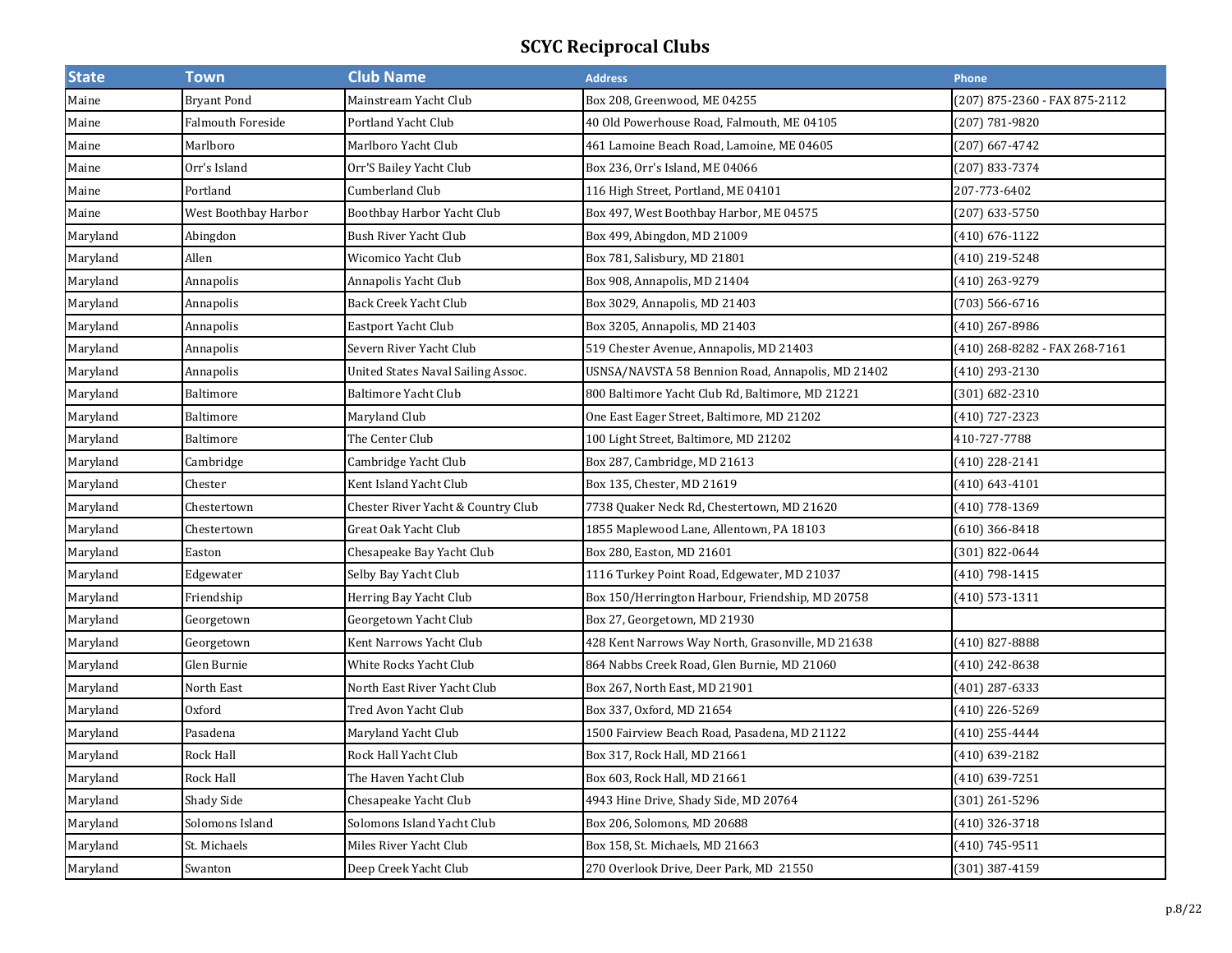| <b>State</b>  | <b>Town</b>      | <b>Club Name</b>               | <b>Address</b>                                 | Phone                          |
|---------------|------------------|--------------------------------|------------------------------------------------|--------------------------------|
| Massachusetts | Agawam           | Springfield Yacht & Canoe Club | 1210 River Road, Agawam, MA 01001              |                                |
| Massachusetts | Bass River       | Bass River Yacht Club          | Box 182, South Yarmouth, MA 02664              | (508) 398-9701                 |
| Massachusetts | Beverly          | Jubilee Yacht Club             | Box 104, Beverly, MA 01915                     | (508) 922-7183                 |
| Massachusetts | Boston           | The Algonquin Club             | 217 Commonwealth Avenue, Boston, MA 02116-1704 | 617-266-2400                   |
| Massachusetts | <b>Briantree</b> | Metropolitan Yacht Club        | 39 Vinedale Road, Briantree, MA 02184          | (617) 843-9882                 |
| Massachusetts | Cataumet         | Red Brook Harbor Yacht Club    | Box 1175, No. Falmouth, MA 02556               | (508) 295-1016                 |
| Massachusetts | Cataumet         | Sandwich Yacht Club            | Box 3484, Pocasset, MA 02559                   |                                |
| Massachusetts | Chatham          | Monomoy Yacht Club             | Box 175, Chatham, MA 02633                     | (617) 945-3766                 |
| Massachusetts | Dorchester       | Port Norfolk Yacht Club        | Box 66, Dorchester, MA 02122                   | (617) 822-3333                 |
| Massachusetts | Duxbury          | Duxbury Cruising Club          | Box 2320, Duxbury, MA 02331                    | $(617)$ 237-2129               |
| Massachusetts | Duxbury          | Duxbury Yacht Club             | Box 2804, Duxbury, MA 02331                    | $(617)$ 934-2122               |
| Massachusetts | Falmouth         | Falmouth Yacht Club            | Box 715, Falmouth, MA 02541                    | (508) 548-3865 - FAX 540-0889  |
| Massachusetts | Gloucester       | Annisquam Yacht Club           | Box 1266, Gloucester, MA 01930                 | (978) 283-4507                 |
| Massachusetts | Gloucester       | Circle Yacht Club              | 3 Hills Road, Gloucester, MA 01930             | (978) 281-3128                 |
| Massachusetts | Gloucester       | Eastern Point Yacht Club       | 125 Eastern Point Blvd., Gloucester, MA 01930  | (978) 283-3520                 |
| Massachusetts | Greenbush        | North River Yacht Club         | Box 302, Greenbush, MA 02040                   | (718) 294-7400                 |
| Massachusetts | Hingham          | Hingham Yacht Club             | Box 165, Hingham, MA 02043                     | (617) 749-9779                 |
| Massachusetts | Hyannis          | Hyannis Yacht Club             | 490 Ocean Street, Hyannis, MA 02601            |                                |
| Massachusetts | Ipswich          | Ipswich Bay Yacht Club         | Box 21, Ipawich, MA 01938                      | (978) 356-2502                 |
| Massachusetts | Kingston         | Kingston Yacht Club            | 45 River Street, Kingston, MA 02364            | (781) 585-0519                 |
| Massachusetts | Longmeadow       | Pioneer Valley Yacht Club      | Box 60602, Longmeadow, MA 01106                | $(413) 567 - 0258$             |
| Massachusetts | Marblehead       | <b>Boston Yacht Club</b>       | 1 Front Street, Marblehead, MA 01945           | $(617) 631 - 3100$             |
| Massachusetts | Marblehead       | Corinthian Yacht Club          | Box 401, Marblehead, MA 01945                  | (781) 631-0005; (781) 631-0005 |
| Massachusetts | Marblehead       | Dolphin Yacht Club             | Box 905, Marblehead, MA 01945                  | $(781) 631 - 8000$             |
| Massachusetts | Marblehead       | Eastern Yacht Club             | 47 Foster Street, Marblehead, MA 01945         | $(617) 631 - 1400$             |
| Massachusetts | Marion           | Beverly Yacht Club             | Box 181, Marion, MA 02738                      | $(617) 748 - 0540$             |
| Massachusetts | New Bedford      | Wamsutta Club                  | 427 County Street, New Bedford, MA 02740       | 508-997-7431                   |
| Massachusetts | North Weymouth   | Wassagussett Yacht Club        | Box 74, No. Weymouth, MA 02191                 | 781) 335-9800                  |
| Massachusetts | Oak Bluffs       | East Chop Yacht Club           | Box 525, Oak Bluffs, MA 02557                  |                                |
| Massachusetts | Onset            | Point Independence Yacht Club  | Box 367, Onset, MA 02558                       | (508) 295-3972                 |
| Massachusetts | Orleans          | Orleans Yacht Club             | Box 145, Orleans, MA 02653                     | (508) 255-9091                 |
| Massachusetts | Oysterville      | Oysterville Yacht Club         | Box 101, Oysterville MA 02655                  | (508) 489-5858                 |
| Massachusetts | Plymouth         | Plymouth Yacht Club            | 34 Union Street, Plymouth, MA 02360            | (508) 747-0473                 |
| Massachusetts | Quincy           | Quincy Yacht Club              | Box 690203, Quincy, MA 02269                   | $(617)$ 471-6136               |
| Massachusetts | Scituate         | Scituate Harbor Yacht Club     | Box 275, Scituate, MA 02066                    | (781) 545-0372 - FAX 545-2612  |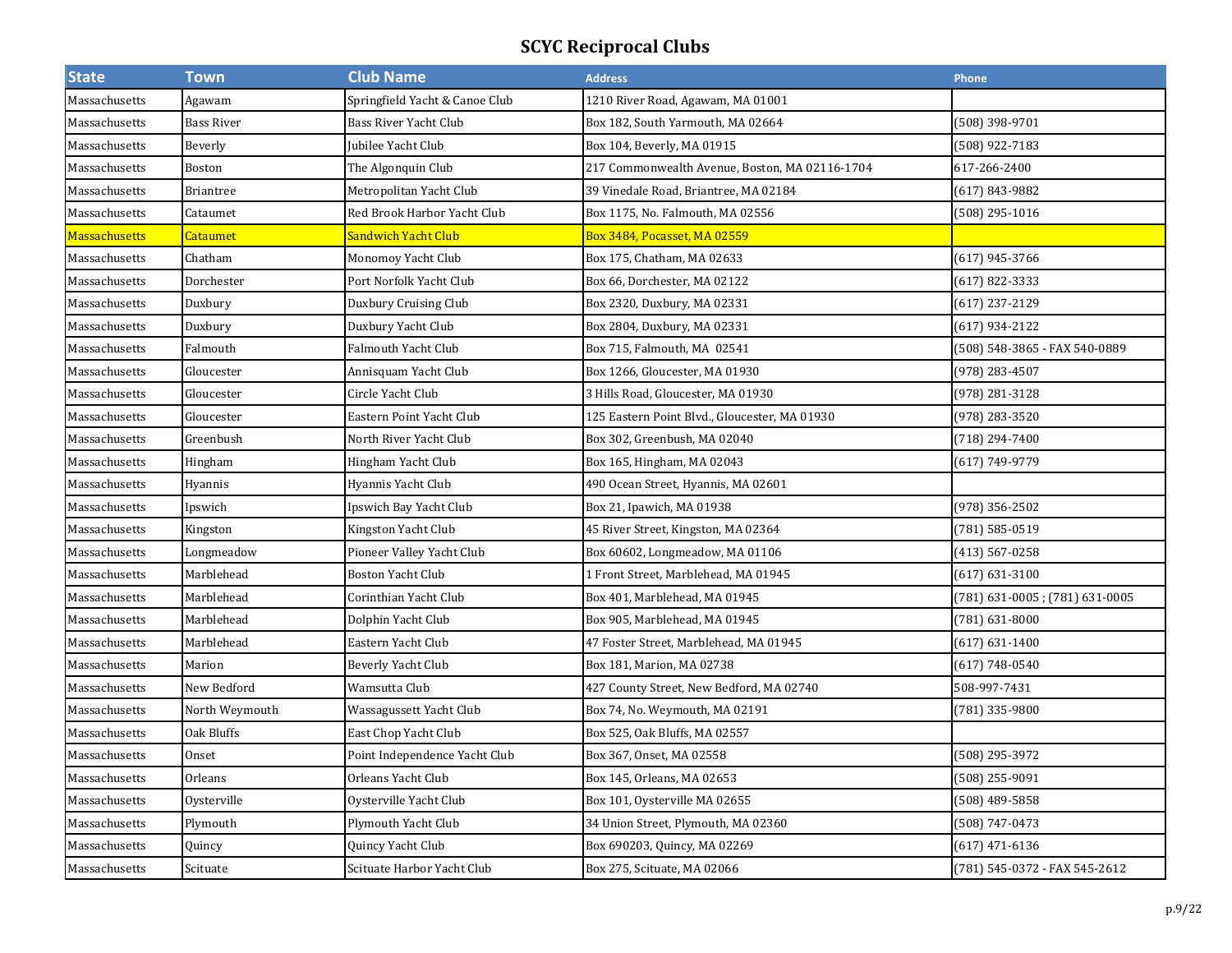| <b>State</b>  | <b>Town</b>                 | <b>Club Name</b>           | <b>Address</b>                                      | Phone                         |
|---------------|-----------------------------|----------------------------|-----------------------------------------------------|-------------------------------|
| Massachusetts | South Boston                | South Boston Yacht Club    | 1849 Columbia Road, South Boston, MA 02127          | (617) 269-9628                |
| Massachusetts | South Dartmouth             | New Bedford Yacht Club     | Box P-4, South Dartmouth, MA 02748                  | (508) 997-0762                |
| Massachusetts | Westport                    | Westport Yacht Club        | Box 3689, Westport, MA 02790                        | (508) 636-8885                |
| Massachusetts | Winchester                  | Quicks Hole Yacht Club     | 62 Wedgemere Avenue, Winchester, MA 01890           | (781) 729-5842                |
| Massachusetts | Winthrop                    | Cottage Park Yacht Club    | One Baker Square, Winthrop, MA 02152                | (617) 846-9362                |
| Massachusetts | Winthrop                    | Winthrop Yacht Club        | 649 Shirley Street, Winthrop, MA 02152              | (617) 539-3133 - FAX 539-1800 |
| Massachusetts | Wollaston                   | Squantum Yacht Club        | Box 67, Wollaston, MA 02170                         | (617) 328-9759                |
| Michigan      | Bay City                    | Bay City Yacht Club        | Box 872, Bay City, MI 48707                         | (517) 686-1130                |
| Michigan      | Bay City                    | Wheeler Landing Yacht Club | Box 1213, Bay City, MI 48706                        | (939) 667-0030                |
| Michigan      | Charlevoix                  | Charlevoix Yacht Club      | Box 522, Charlevoix, MI 49720                       | (616) 547-9170                |
| Michigan      | Coloma                      | Paw Paw Lake Yacht Club    | Box 44, Coloma, MI 49038                            | (616) 468-6300                |
| Michigan      | Detroit                     | Bayview Yacht Club         | 100 Clairpointe, Detroit, MI 48215                  | (313) 822-1853                |
| Michigan      | Detroit                     | Detroit Yacht Club         | 1 Riverbank Drive, Belle Isle, Detroit, MI 48207    | (313) 824-1200                |
| Michigan      | Detroit                     | <b>Edison Boat Club</b>    | 100 Lycaste, Detroit, MI 48214                      | (313) 499-0271                |
| Michigan      | Detroit                     | St. Clair Yacht Club       | Box 14088, Detroit, MI 48214                        | (313) 331-3338                |
| Michigan      | East Tawas                  | Tawas Bay Yacht Club       | Box 6, East Tawas, MI 48730                         | (517) 362-3137                |
| Michigan      | Ecorse                      | Wyandotte Yacht Club       | 4700 Jefferson Avenue, Ecorse, MI 48229             | (313) 386-3353                |
| Michigan      | Escanaba                    | Escanaba Yacht Club        | Box 70, Escanaba, MI 49829                          |                               |
| Michigan      | Essexville                  | Saginaw Bay Yacht Club     | Box 45, Essexville, MI 48732                        | (517) 892-5905                |
| Michigan      | Frankfort                   | Crystal Lake Yacht Club    | Box 452, Frankfort, MI 49635                        | (231) 352-4691                |
| Michigan      | Gibraltar                   | Kingsbridge Yacht Club     | 30455 Windsor Drive, Gibraltar, MI 48173            | (734) 671-3745                |
| Michigan      | Gibraltar                   | Sunseeker'S Boating Club   | 29041 N. Gibraltar Road, Gibraltar, MI 48173        | (734) 379-3777                |
| Michigan      | Gladstone                   | Gladstone Yacht Club       | Box 147, Gladstone, MI 49837                        | $(906)$ 428-4924              |
| Michigan      | Grosse Ile                  | Elba-Mar Boat Club         | Box 569, Grosse Ile, MI 48138                       | (313) 671-9639                |
| Michigan      | Grosse Ile                  | Fond Du Lac Yacht Club     | Box 204, Grosse Ile, MI 48138                       | $(313) 676 - 8422$            |
| Michigan      | Grosse Ile                  | Ford Yacht Club            | Box 204, Grosse Ile, MI 48138                       | (313) 676-8422                |
| Michigan      | Grosse Ile                  | Grosse Ile Yacht Club      | 29677 East River Road, Grosse Ile, MI 48138         | (313) 676-0211                |
| Michigan      | <b>Grosse Pointe Farms</b>  | Grosse Pointe Club         | 6 Berkshire Place, Grosse Pointe Farms, MI 48236    | (313) 885-0400                |
| Michigan      | <b>Grosse Pointe Farms</b>  | Grosse Pointe Sail Club    | Box 36462, Grosse Pointe, MI 48236                  |                               |
| Michigan      | <b>Grosse Pointe Shores</b> | Grosse Pointe Yacht Club   | 788 Lake Shore Road, Grosse Pointe Shores, MI 48236 | (313) 884-2500                |
| Michigan      | <b>Harbor Springs</b>       | Little Traverse Yacht Club | Box 184, Harbor Springs, MI 49740                   | (231) 526-7919                |
| Michigan      | Haslett                     | Lansing Sailing Club       | Box 51, Haslett, MI 48840                           | (517) 339-9030                |
| Michigan      | Holland                     | Bayshore Yacht Club        | 1862 Ottawa Beach Road, Holland, MI 49424           |                               |
| Michigan      | Kalamazoo                   | The Beacon Club            | 5830 Portage Road, Kalamazoo, MI 49002              |                               |
| Michigan      | Ludington                   | Ludington Yacht Club       | Box 132, Ludington, MI 49431                        | (231) 843-9904                |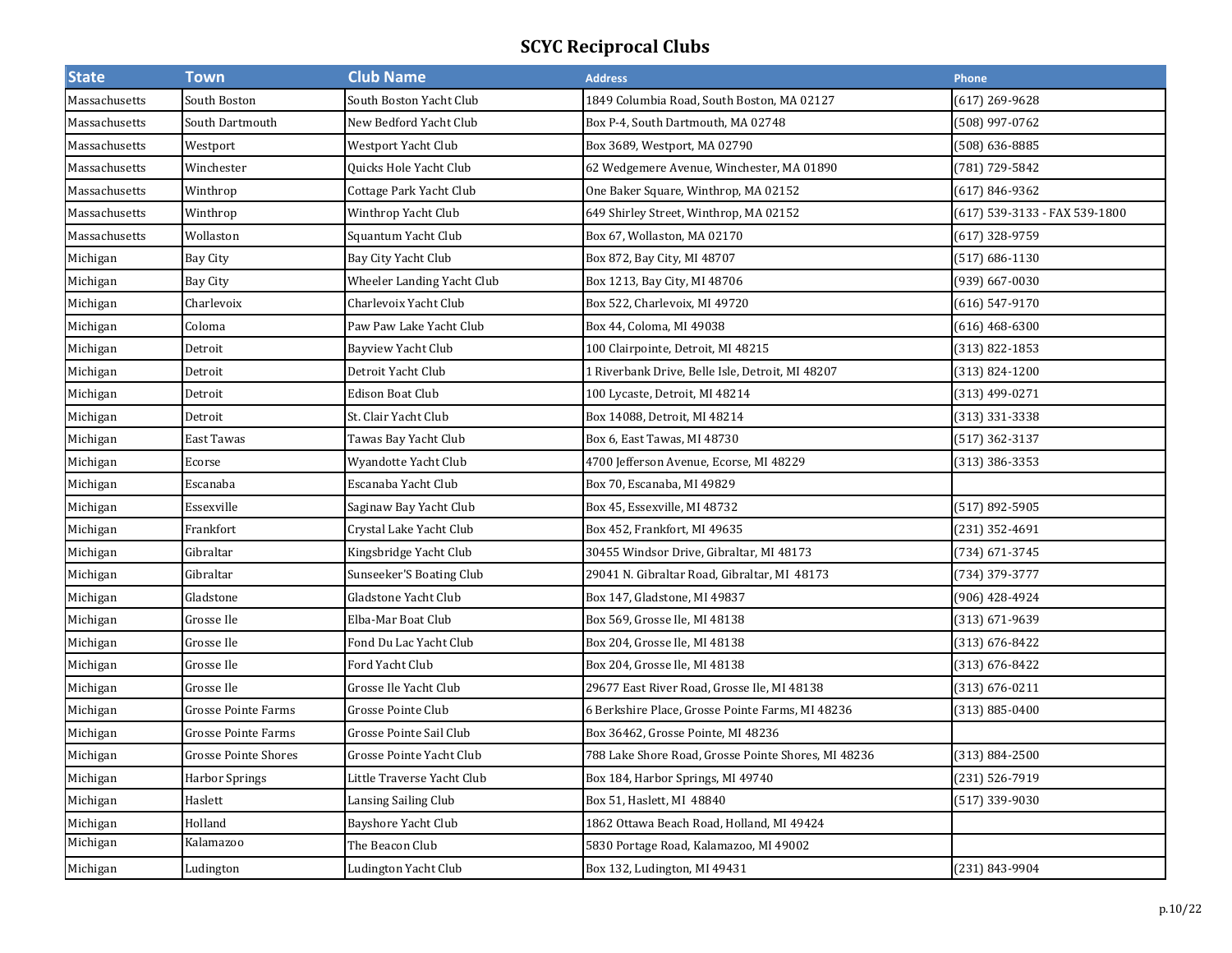| <b>State</b> | <b>Town</b>          | <b>Club Name</b>                  | <b>Address</b>                                   | <b>Phone</b>       |
|--------------|----------------------|-----------------------------------|--------------------------------------------------|--------------------|
| Michigan     | Macatawa             | Macatawa Bay Yacht Club           | 2157 South Shore Drive, Macatawa, MI 49434       | $(616)$ 335-5815   |
| Michigan     | Monroe               | Monroe Boat Club                  | 7932 Bolles Harbor Road, Monroe, MI 48161        | (734) 243-8935     |
| Michigan     | Montaque             | Ellenwood Landing Yacht Club      | 8560 Ellenwood Drive, Montague, MI 49437         | $(231) 893 - 9663$ |
| Michigan     | <b>Mount Clemens</b> | Clinton River Boat Club           | Box 61, Mt. Clemens, MI 48313                    | (810) 939-4256     |
| Michigan     | <b>Mount Clemens</b> | Huron Pointe Yacht Club           | 32800 South River Rd, Mt. Clemens, MI 48045      | $(810)$ 468-3835   |
| Michigan     | <b>Mount Clemens</b> | Mariner'S Boat Club               | Box 1185, Mt. Clemens, MI 48046                  | (313) 469-9702     |
| Michigan     | Muskegon             | Harbour Towne Yacht Club          | 3429 Fulton, Muskegon, MI 49441                  | $(616)$ 755-7245   |
| Michigan     | Muskegon             | Muskegon Yacht Club               | 3198 Edgewater Street, Muskegon, MI 49441        | (231) 755-1414     |
| Michigan     | New Buffalo          | New Buffalo Yacht Club            | Box 250, New Buffalo, MI 49117                   | $(616)$ 469-9808   |
| Michigan     | Newport              | Swan Boat Club                    | Box 94, Newport, MI 48166                        | (313) 586-2002     |
| Michigan     | Oden                 | Crooked Lake Yacht Club           | Box 195, Oden, MI 49764                          | $(616)$ 347-3712   |
| Michigan     | Oscoda               | Oscoda Yacht Club                 | Box 433, Oscoda, MI 48750                        | $(517) 739 - 7502$ |
| Michigan     | Pentwater            | Pentwater Yacht Club              | Box 607, Pentwater, MI 49449                     | (231) 869-8921     |
| Michigan     | Port Huron           | Gull Lake Yacht Club              | 9725 West Gull Lake Drive, Richland, MI 49083    | (616) 629-9714     |
| Michigan     | Port Huron           | Port Huron Yacht Club             | Box 611362, Port Huron, MI 48061                 | (810) 985-9424     |
| Michigan     | Roscommon            | Higgins Lake Boat Club            | Box 292, Roscommon, MI 48653                     | (989) 821-9401     |
| Michigan     | Saugatuck            | Saugatuck Marine Yacht Club       | Box 57, Saugatuck, MI 49453                      | $(616)$ 857-1481   |
| Michigan     | Saugatuck            | Singapore Yacht Club              | Box 1000, Saugatuck, MI 49453                    | $(616)$ 857-2442   |
| Michigan     | Saugatuck            | Southaven Yacht Club              | Box 151, South Haven, MI 49090                   | $(616)$ 637-2305   |
| Michigan     | Saugatuck            | Tower Harbour Yacht Club          | Box 1076, Saugatuck, MI 49453                    | $(269)$ 857-2151   |
| Michigan     | Spring Lake          | Spring Lake Yacht Club            | Box 444, Spring Lake, MI 49456                   | (616) 847-8322     |
| Michigan     | St. Clair Shores     | Detroit Boat Club                 | Box 564, Detroit, MI 48080                       | $(313) 642 - 0555$ |
| Michigan     | St. Clair Shores     | Jefferson Yacht Club              | 24504 Jefferson Ave., St. Clair Shores, MI 48080 | (810) 773-0404     |
| Michigan     | St. Ignace           | St. Ignace Yacht Club             | Box 182, St. Ignace, MI 49781                    | (906) 643-0556     |
| Michigan     | St. Joseph           | Saint Joseph River Yacht Club     | Box 3, St. Joseph, MI 49085                      | $(269)$ 983-6393   |
| Michigan     | Sylvan Lake          | Oakland County Boat Club          | 2330 Ferndale, Sylvan Lake, MI 48320             | (810) 682-9870     |
| Michigan     | <b>Traverse City</b> | Grand Traverse Yacht Club         | Box 131, Traverse City, MI 49685                 | (231) 946-9779     |
| Michigan     | Wayne                | <b>Belle Maer Boat Club</b>       | 3348 Riversedge Drive So., Wayne, MI 48184       | (734) 595-1293     |
| Michigan     | Whitehall            | White Lake Yacht Club             | Box 1, Whitehall, MI 49461                       | (231) 894-4516     |
| Minnesota    | Crosslake            | Whitefish Chain Yacht Club        | Rt. 1, Box 377, Crosslake, MN 56442              | $(218) 692 - 4091$ |
| Minnesota    | Lake City            | Lake City Yacht Club              | 3947 Denmark Ave., Eagan, MN 55123               |                    |
| Minnesota    | St. Paul             | The University Club Of Saint Paul | 420 Summit Avenue, Saint Paul, MN 55102          | 651-222-1751       |
| Minnesota    | Stillwater           | St. Croix Yacht Club              | Box 2263, Stillwater, MN 55082                   | (612) 439-9923     |
| Minnesota    | Wayzata              | Wayzata Yacht Club                | Box 585, Wayzata, MN 55391                       | $(612)$ 473-0352   |
| Mississippi  | Bay St. Louis        | Bay-Waveland Yacht Club           | 697 North Beach Blvd., Bay St. Louis, MS 39521   | (228) 467-4592     |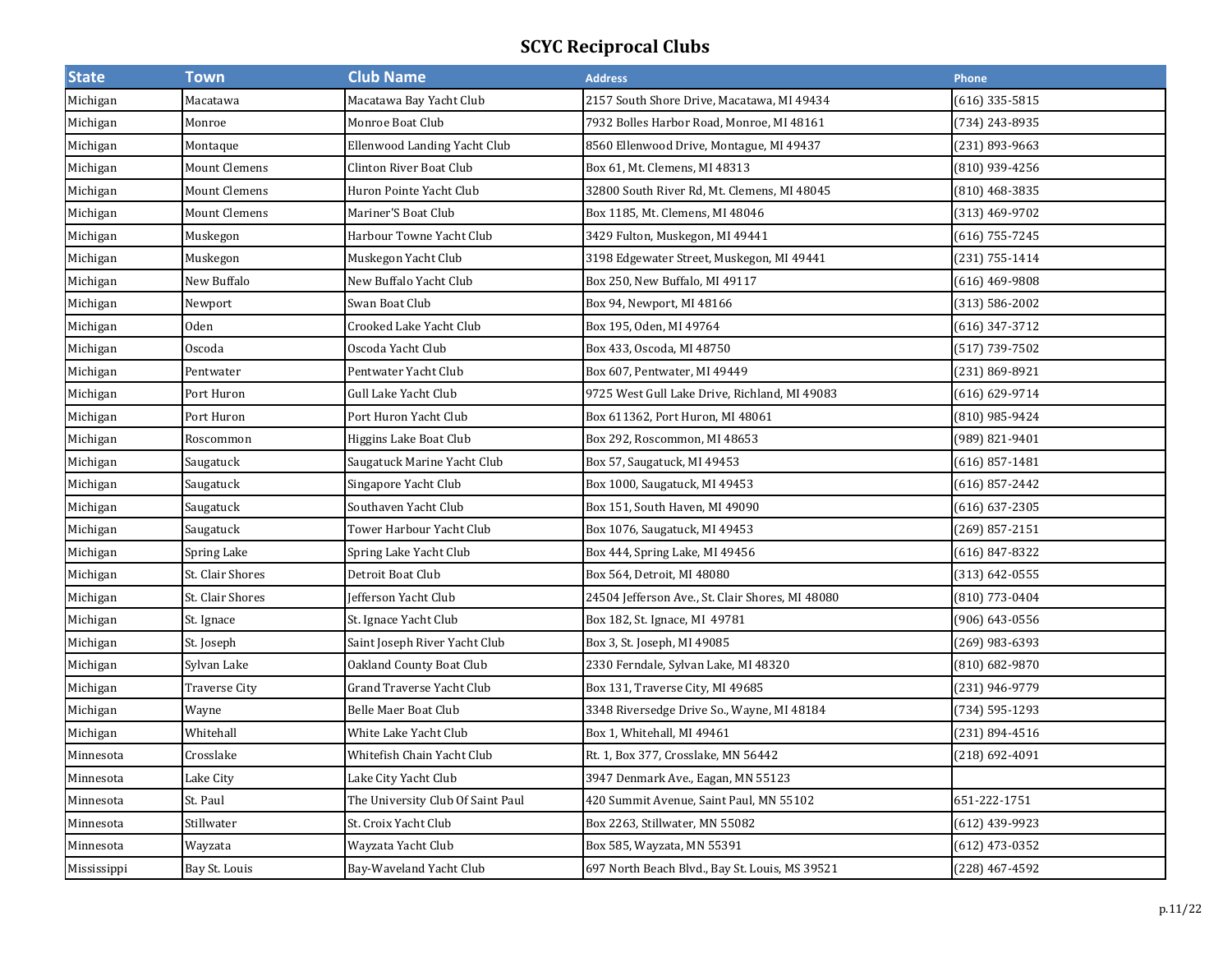| <b>State</b>  | <b>Town</b>           | <b>Club Name</b>                  | <b>Address</b>                                    | Phone                          |
|---------------|-----------------------|-----------------------------------|---------------------------------------------------|--------------------------------|
| Mississippi   | Biloxi                | Biloxi Yacht Club                 | Box 634, Biloxi, MS 39533                         | (601) 435-5455                 |
| Mississippi   | Gulfport              | Gulfport Yacht Club               | Box 600, Gulfport, MS 39502                       | (228) 863-2263                 |
| Mississippi   | Ocean Springs         | Ocean Springs Yacht Club          | Box 821, Ocean Springs, MS 39566                  | $(601) 875 - 1917$             |
| Mississippi   | Pickwick Lake         | Pickwick Yacht Club               | Box 242, Pickwick Dam, TN 38365                   | (601) 423-6106                 |
| Missouri      | <b>Bridgeton</b>      | Con Trios Yacht Club              | 3653 Boston's Farm Road, Bridgeton, MO 63344      | (314) 250-3689                 |
| Missouri      | Kansas City           | The Kansas City Club              | 918 Baltimore Avenue, Kansas City, MO 64105       | (816) 421.6789                 |
| Missouri      | Lake lotawana         | Missouri Yacht Club               | 71 M Street, Lake Lotawana, MO 64086              | (816) 774-3322                 |
| Missouri      | Lake Ozark            | Lake Of The Ozarks Yachting Assn. | Box 1419, Laurie, MO 65038                        | (314) 365-3222                 |
| Missouri      | Stockton              | Lake Stockton Yacht Club          | 5176 Mansfield Lane, Shannee, KS 66203            | $(417)$ 276-5161               |
| Missouri      | West Alton            | Harbor Point Yacht Club           | 280 Jamie Circle, West Alton, MO 63386            | $(314)$ 899-1513               |
| Nebraska      | Lincoln               | Branched Oak Yacht Club           | Box 5661, Lincoln, NE 68505                       |                                |
| Nevada        | Incline Village       | Crystal Bay Yacht Club            | Box 5287, Incline Village, NV 89450               |                                |
| Nevada        | Las Vegas             | Lake Mead Yacht Club              | Box 12931, Las Vegas, NV 89112                    | $(702) 565 - 1001$             |
| Nevada        | Las Vegas             | Lake Sahara Yacht Club            | 9101 W. Sahara Blvd. Box F16, Las Vegas, NV 89117 | $(702) 565 - 1001$             |
| New Hampshire | Gilford               | Winnipesaukee Yacht Club          | Box 11, Laconia, NH 03247                         | (603) 293-9300                 |
| New Hampshire | New Castle            | Portsmouth Yacht Club             | Box 189, New Castle, NH 03854                     | (603) 436-9877                 |
| New Hampshire | Wolfeboro             | Wolfeboro Corinthian Yacht Club   | Box 605, Wolfeboro, NH 03894                      | (603) 569-1234                 |
| New Jersey    | Atlantic Highlands    | Atlantic Highlands Yacht Club     | Box 123, Atlantic Highlands, NJ 07716             | (908) 291-1118                 |
| New Jersey    | Atlantic Highlands    | Sandy Hook Bay Catamaran Club     | Box 187, Atlantic Highlands, NJ 07716             | (732) 291-9622, (973) 589-3457 |
| New Jersey    | Avalon                | Avalon Yacht Club                 | 7th. Street & Bay, Avalon, NJ 08202               | (609) 967-4444                 |
| New Jersey    | Barnegat Light        | Barnegat Inlet Yacht Club         | Box 221, Barnegat Light, NJ 08006                 | (908) 500-1874                 |
| New Jersey    | Bay Head              | Bay Head Yacht Club               | Box 158, Bay Head, NJ 08742                       | (908) 899-2000                 |
| New Jersey    | Bayonne               | Atlas Yacht Club                  | Bergen Point - Box 372, Bayonne, NJ 07002         | (908) 858-9605                 |
| New Jersey    | Bayonne               | Riverside Yacht Club              | 21 Pavonia Court, Bayonne, NJ 07002               | (201) 858-9510                 |
| New Jersey    | Beach Haven           | Beach Haven Yacht Club            | Box 1234, Beach Haven, NJ 08008                   | (609) 492-9101                 |
| New Jersey    | Beach Haven           | Little Egg Harbor Yacht Club      | Box 1284, Beach Haven, NJ 08008                   | (609) 492-2529                 |
| New Jersey    | Bordentown            | Bordentown Yacht Club             | Box 11, Bordentown, NJ 08505                      | (609) 298-9754                 |
| New Jersey    | Bordentown            | Brant Beach Yacht Club            | Box 208, Ship Bottom, NJ 08008                    | (609) 494-4485                 |
| New Jersey    | Bricktown             | Metedeconk River Yacht Club       | Box 281, Brick, NJ 08723                          | (201) 477-9781                 |
| New Jersey    | <b>Brielle</b>        | Manasquan River Yacht Club        | Box 325, Brielle, NJ 08730                        | (732) 528-6792                 |
| New Jersey    | <b>Brigantine</b>     | Brigantine Yacht Club             | Box 104, Brigantine, NJ 08203                     | (609) 266-9859                 |
| New Jersey    | Cape May              | Corinthian Yacht Club Of Cape May | Box 260, Cape May, NJ 08204                       | $(609) 884 - 8000$             |
| New Jersey    | <b>Edgewater Park</b> | Red Dragon Canoe Club             | 221 Edgewater Ave, Edgewater Park, NJ 08010       | (609) 387-9847                 |
| New Jersey    | Edison                | Raritan River Boat Club           | Box 1288, Edison, NJ 08817                        | (201) 572-9856                 |
| New Jersey    | Englewood             | Palisades Yacht Club              | Box 822, Englewood, NJ 07631                      |                                |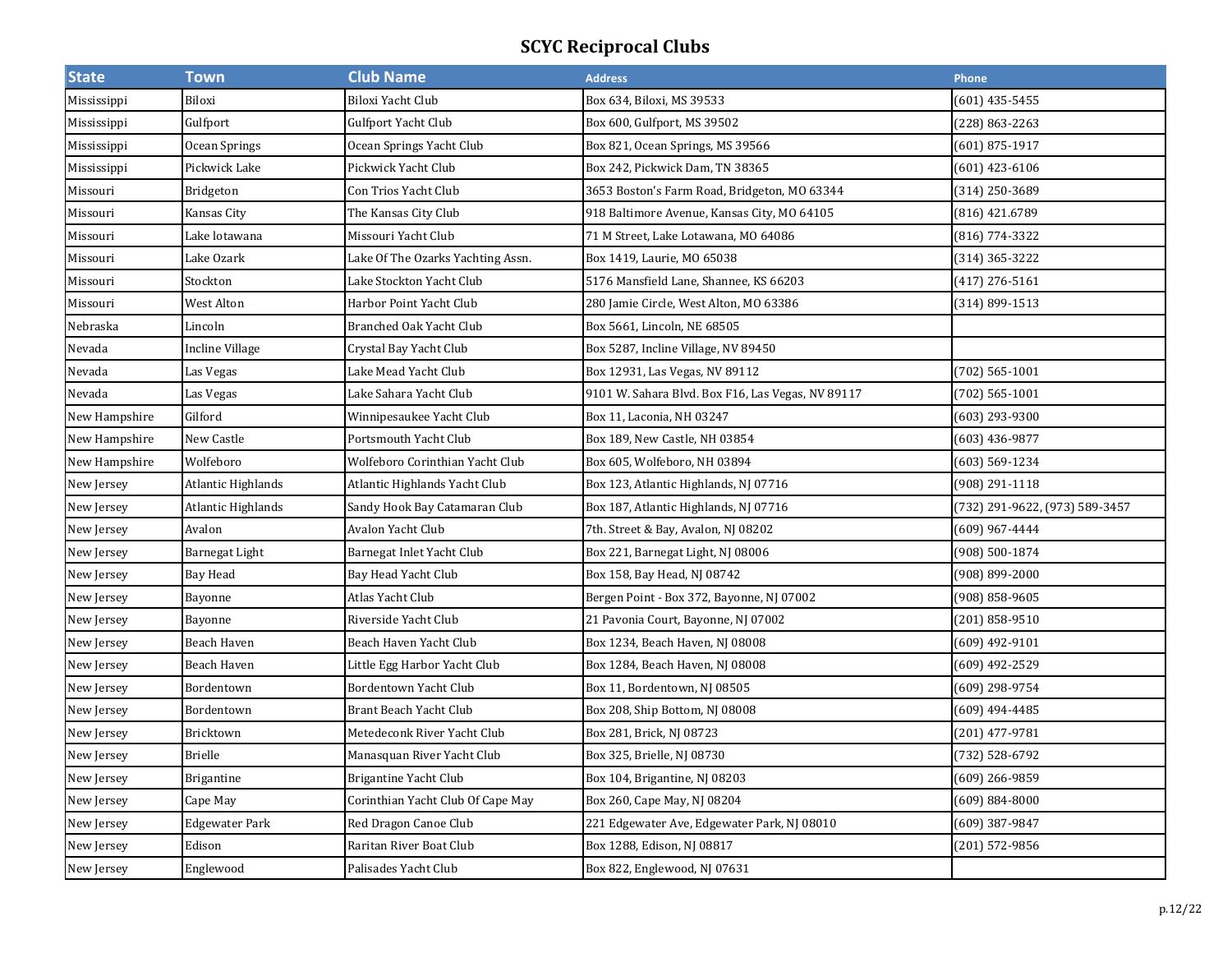| <b>State</b> | <b>Town</b>           | <b>Club Name</b>                  | <b>Address</b>                             | Phone                         |
|--------------|-----------------------|-----------------------------------|--------------------------------------------|-------------------------------|
| New Jersey   | Fair Haven            | Shrewsbury River Yacht Club       | Box 85, Fair Haven, NJ 07704               | 732) 747-9873                 |
| New Jersey   | Forked River          | Forked River Yacht Tuna Club      | Box 246, Forked River, NJ 08731            | (609) 693-5353                |
| New Jersey   | Green Pond            | Green Pond Yacht Club             | Box 333, Newfoundland, NJ 07435            | (973) 697-9835                |
| New Jersey   | Hackensack            | Hackensack Yacht Club             | 50 Shafer Place, Hackensack, NJ 07601      | (201) 440-9757                |
| New Jersey   | <b>Island Heights</b> | Island Heights Yacht Club         | Box 721, Island Heights, NJ 08732          | (908) 929-9813                |
| New Jersey   | Jersey City           | Liberty Yacht Club                | 80 Audrey Zapp Road, Jersey City, NJ 07305 |                               |
| New Jersey   | Keyport               | Keyport Yacht Club                | 115 First Street, Keyport, NJ 07735        | (908) 739-0727                |
| New Jersey   | Lanoka Harbor         | Barnegat Bay Sail Club            | 23 Osprey Drive, Toms River, NJ 08753      | (732) 255-6408                |
| New Jersey   | Lavallette            | Lavallette Yacht Club             | Box 321, Lavallette, NJ 08735              | (908) 793-8747                |
| New Jersey   | Long Branch           | Long Branch Ice Boat & Yacht Club | 35 Renwick Place, Long Branch, NJ 07740    | (732) 222-9887                |
| New Jersey   | Long Branch           | Patten Point Yacht Club           | 676 Patten Avenue, Long Branch, NJ 07740   | (908) 229-2882                |
| New Jersey   | Mantoloking           | Mantoloking Yacht Club            | Box 885, Mantoloking, NJ 08738             | (732) 892-6281                |
| New Jersey   | Monmouth Beach        | Atlantis Yacht Club               | 66 River Road, Monmouth Beach, NJ 07750    | (908) 222-9693                |
| New Jersey   | Morgan                | Morgan Creek Yacht Club           | Box 3201, South Amboy, NJ 08879            | (908) 721-2290                |
| New Jersey   | Mount Arlington       | Lake Hopatcong Yacht Club         | Box 8308, Landing, NJ 07850                | (973) 398-4324                |
| New Jersey   | Neptune               | Normandy Beach Yacht Club         | Box 726, Normandy Beach, NJ 08739          | (732) 793-6807                |
| New Jersey   | Neptune               | Shark River Beach & Yacht Club    | 360 S. Riverside Drive, Neptune, NJ 07753  | (732) 774-9819                |
| New Jersey   | Ocean City            | Ocean City Yacht Club             | 100 Bay Road, Ocean City, NJ 08226         | 77(609) 399-0549              |
| New Jersey   | Oceanport             | Shrewsbury Sailing & Yacht Club   | Box 34, Little Silver, NJ 07739            | (732) 229-9818                |
| New Jersey   | Perth Amboy           | Raritan Yacht Club                | Box 1488, Perth Amboy, NJ 08861            | (201) 826-2277                |
| New Jersey   | Pleasantville         | Yacht Club Of Pleasantville       | Box 5, Pleasantville, NJ 08232             | (609) 641-9732                |
| New Jersey   | Rahway                | Rahway Yacht Club                 | 1706 Paterson Street, Rahway, NJ 07065     | (732) 574-8594                |
| New Jersey   | Red Bank              | Cedar Mar Yacht Club              | 80 John Street, Red Bank, NJ 07701         | (732) 758-0870                |
| New Jersey   | Red Bank              | Monmouth Yacht Club               | Box 777, Red Bank, NJ 07701                | (732) 741-9858                |
| New Jersey   | Riverton              | Riverton Yacht Club               | Box 75, Riverton, NJ 08077                 | (856) 829-8524                |
| New Jersey   | Rumson                | Rumson Yacht Club                 | 163 Rumson Road, Rumson, NJ 07760          | (908) 842-3333                |
| New Jersey   | Sea Isle City         | Townsends Inlet Yacht Club        | Box 509, Sea Isle City, NJ 08243           | (609) 263-2503                |
| New Jersey   | Sea Isle City         | Yacht Club Of Sea Isle City       | Box 182, Sea Isle City, NJ 08243           | (609) 263-5841 - FAX 263-7218 |
| New Jersey   | Shore Acres           | Shore Acres Yacht Club            | Box 4337, Brick, NJ 08723                  | (732) 477-3950                |
| New Jersey   | Shrewsbury            | Red Bank Yacht Club               | 630 Broad Street, Shrewsbury, NJ 07702     | (732) 747-7900 - FAX 747-8885 |
| New Jersey   | <b>Somers Point</b>   | Somers Point Yacht Club           | Box 175, Somers Point, NJ 08244            | (609) 927-9600                |
| New Jersey   | South Amboy           | South Amboy Boat Club             | Box 188, South Amboy, NJ 08879             | (201) 727-0657                |
| New Jersey   | South Amboy           | South River Boat Club             | Box 293, South River, NJ 08882             | (908) 238-0220                |
| New Jersey   | Spray Beach           | Spray Beach Yacht Club            | Box 1125, Spray Beach, NJ 08008            | (609) 492-6845 - FAX 492-6222 |
| New Jersey   | Spray Beach           | Yacht Club Of Stone Harbor        | 9001 Sunset Drive, Stone Harbor, NJ 08247  | (609) 368-1201                |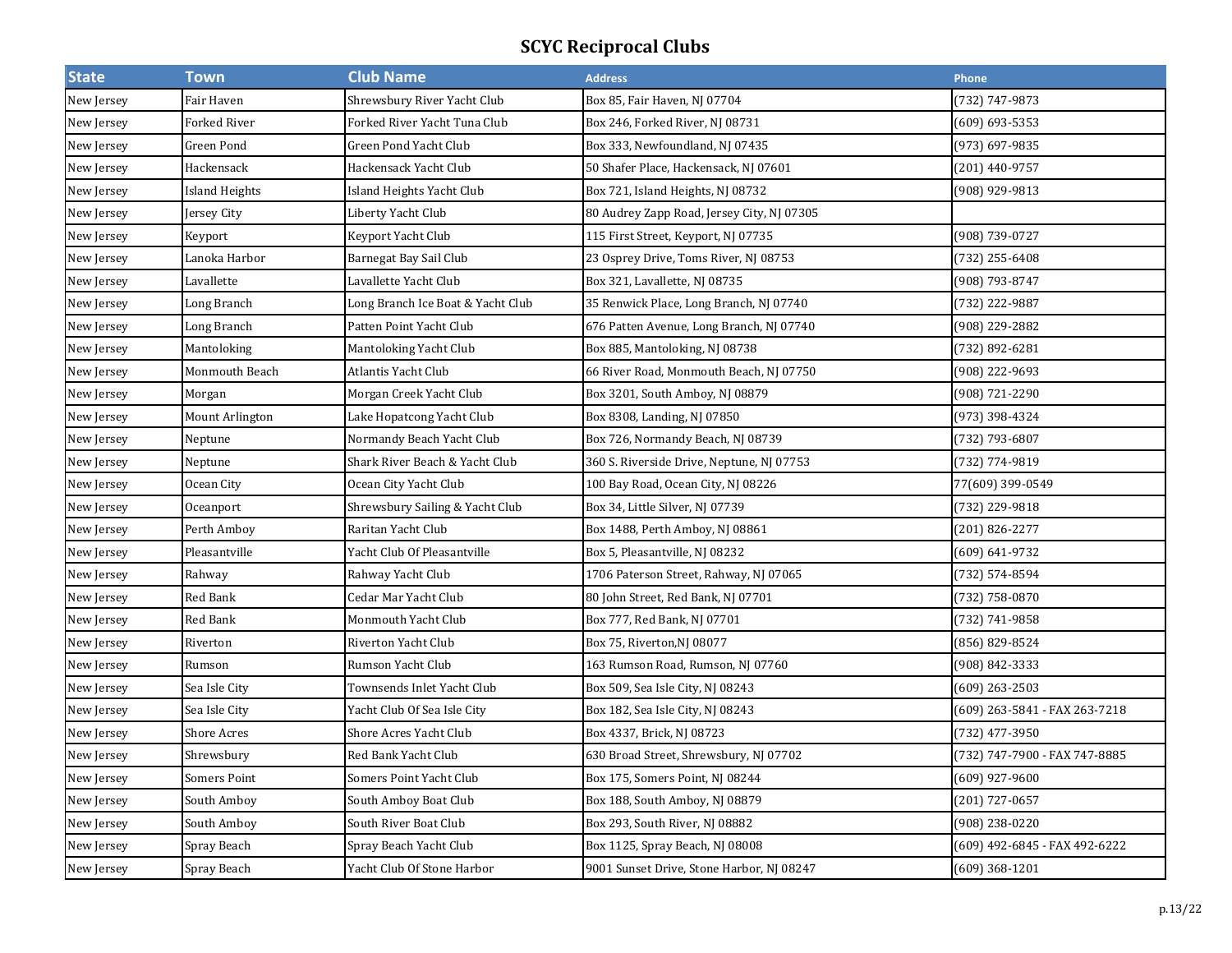| <b>State</b> | <b>Town</b>            | <b>Club Name</b>              | <b>Address</b>                                     | Phone                    |
|--------------|------------------------|-------------------------------|----------------------------------------------------|--------------------------|
| New Jersey   | Surf City              | Surf City Yacht Club          | Box 236, Ship Bottom, NJ 08008                     | (609) 494-1532           |
| New Jersey   | Toms River             | Gilford Park Yacht Club       | 700 Riverside Drive, Toms River, NJ 08753          | (908) 929-9838           |
| New Jersey   | Toms River             | Lighthouse Point Yacht Club   | Box 1833, Toms River, NJ 08753                     | (908) 240-9710           |
| New Jersey   | Toms River             | Toms River Yacht Club         | 1464 Riviera Drive, Toms River, NJ 08754           | (732) 929-9809           |
| New Jersey   | Waretown               | Lagoon View Yacht Club        | Box 237, Waretown, NJ 08758                        | (609) 971-5705           |
| New York     | Amagansett             | Devon Yacht Club              | Box 2549, Amagansett, NY 11930                     | $(516)$ 267-6340         |
| New York     | Amityville             | Narrasketuck Yacht Club       | Box 283, Amityville, NY 11701                      | (631) 691-9292           |
| New York     | Amityville             | Seaford Harbor Yacht Club     | Box 1059, Amityville, NY 11701                     | (631) 785-8598           |
| New York     | Amityville             | Unqua Corinthian Yacht Club   | Box 613, Amityville, NY 11701                      | (516) 691-6570           |
| New York     | Babylon                | Long Island Yacht Club        | 307 Little East Neck Road South, Babylon, NY 11702 | $(516) 669 - 0067$       |
| New York     | Babylon                | South Bay Cruising Club       | Box 365, Babylon, NY 11702                         | (516) 589-2488           |
| New York     | <b>Belle Harbor</b>    | Belle Harbor Yacht Club       | 533 Beach 126th. Street, Belle Harbor, NY 11694    | (718) 474-9211           |
| New York     | <b>Broad Channel</b>   | North Channel Yacht Club      | Box 8, Broad Channel, NY 11693                     | (718) 318-1312           |
| New York     | <b>Bronx</b>           | Ampere Fishing & Yacht Club   | 1610 Bayshore Avenue, Bronx, NY 10465              | (212) 822-8707           |
| New York     | <b>Bronx</b>           | Island Boat Club              | 515 City Island Avenue, Bronx, NY 10464            | (914) 528-5213           |
| New York     | <b>Bronx</b>           | Locust Point Yacht Club       | 21 Longstreet Avenue, Bronx, NY 10465              | (718) 822-9806           |
| New York     | $\operatorname{Bronx}$ | Morrisania Yacht Club         | 748 Clarence Avenue, Bronx, NY 10461               | (718) 829-4200           |
| New York     | <b>Bronx</b>           | Stepping Stone Yacht Club     | Box 878, Bronx, NY 10465                           | (212) 822-7974           |
| New York     | Brooklyn               | Hudson River Yacht Club       | Foot of Avenue U/Bergen Ave, Brooklyn, NY 11234    | (718) 251-9791           |
| New York     | Brooklyn               | Miramar Yacht Club            | 3050 Emmons Avenue, Brooklyn, NY 11235             | (718) 646-9436           |
| New York     | Brooklyn               | Sheepshead Bay Yacht Club     | 3076 Emmons Avenue, Brooklyn, NY 11235             | (718) 891-0991           |
| New York     | Brooklyn               | Varuna Boat Club              | 2806 Emmons Avenue, Brooklyn, NY 11229             | (212) 646-9355           |
| New York     | <b>Buffalo</b>         | Buffalo Yacht Club            | 1 Porter Avenue, Buffalo, NY 14201                 | (716) 883-5900           |
| New York     | Centerport             | Centerport Yacht Club         | Box 624, Centerport, NY 11721                      | $(516)$ 261-5440         |
| New York     | Chippewa Bay           | Chippewa Yacht Club           | Box 176, Chippewa Bay, NY 13623                    | $(315)$ 324-5851         |
| New York     | City Island            | City Island Yacht Club        | 63 Pilot Street, City Island, NY 10464             | (718) 885-2487           |
| New York     | City Island            | Harlem Yacht Club             | 417 Hunter Avenue, City Island, NY 10464           | (718) 885-3078           |
| New York     | City Island            | Morris Yacht & Beach Club     | Box 10 Belden Point, City Island, NY 10464         | (718) 885-9814; 885-9166 |
| New York     | Cold Spring Harbor     | Cold Spring Harbor Beach Club | 101 Shore Road, Cold Spring Harbor, NY 11724       | (631) 692-6540           |
| New York     | <b>College Point</b>   | Arrow Yacht Club              | 22-04 119th. Street, College Point, NY 11356       | (718) 359-9229           |
| New York     | Croton                 | Croton Yacht Club             | Box 126, Croton-on-Hudson, NY 10520                | (914) 271-8014           |
| New York     | Diamond Point          | Lake George Club              | Box 175, Diamond Point, NY 12824                   | (518) 668-5734           |
| New York     | Douglaston             | Douglaston Club               | 600 West Drive, Douglaston, NY 11363               | (718) 229-3900           |
| New York     | Dunkirk                | Dunkirk Yacht Club            | Box 505, Dunkirk, NY 14148                         | (716) 366-9789           |
| New York     | <b>East Patchogue</b>  | Domino Yacht Club             | Box 2130, East Patchogue, NY 11772                 | (516) 289-3409           |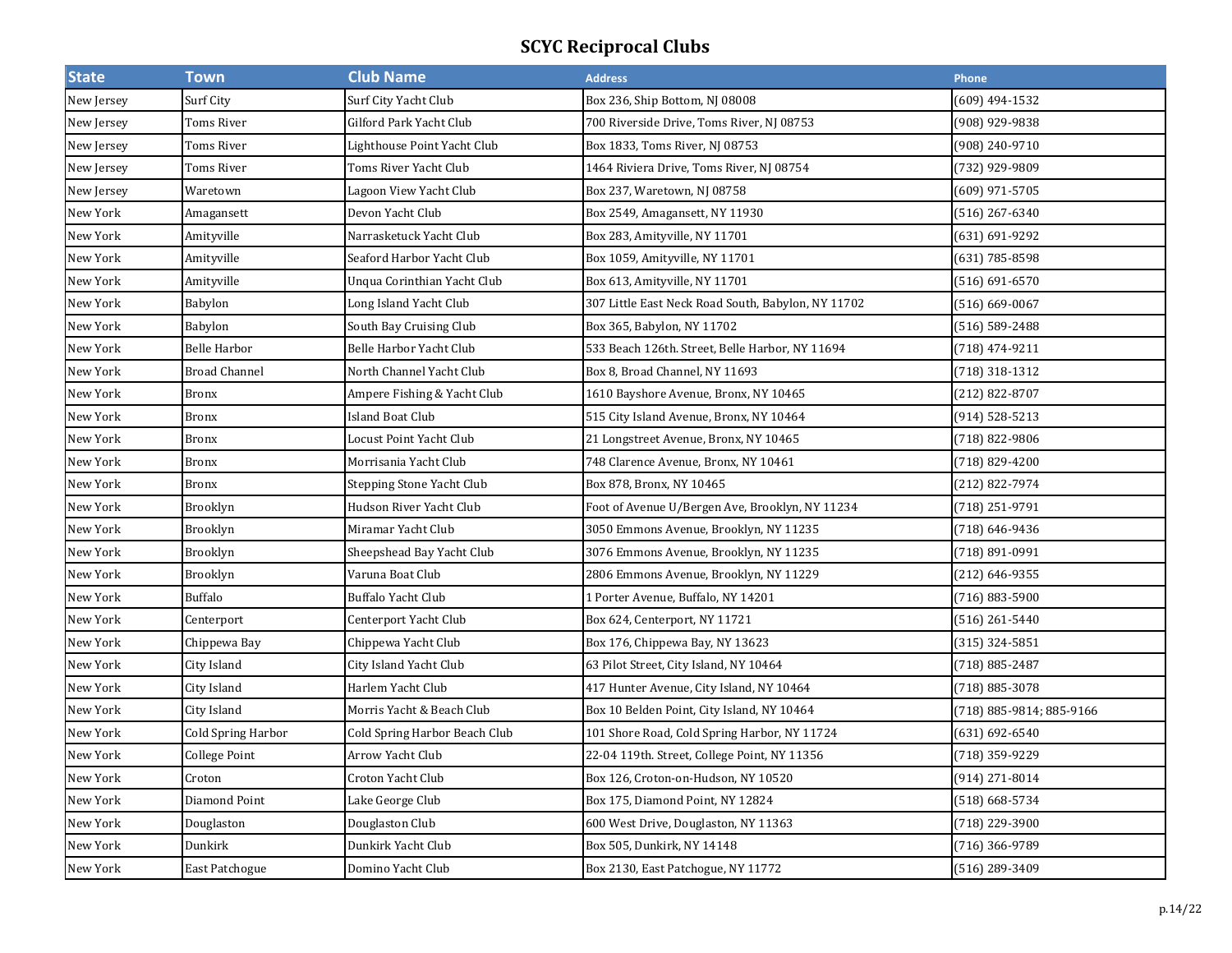| <b>State</b> | <b>Town</b>         | <b>Club Name</b>             | <b>Address</b>                                   | Phone              |
|--------------|---------------------|------------------------------|--------------------------------------------------|--------------------|
| New York     | East Rockaway       | East Rockaway Yacht Club     | Foot of Althouse Avenue, East Rockaway, NY 11518 | (516) 599-9821     |
| New York     | East Rockaway       | Hewlett Point Yacht Club     | Box 219, East Rockaway, NY 11518                 | (516) 599-9877     |
| New York     | East Rockaway       | Woodmere Bay Yacht Club      | 2 Cooke Street East, East Rockaway, NY 11518     | $(516) 599-9783$   |
| New York     | Freeport            | Baldwin Harbor Yacht Club    | Box 469, Freeport, NY 11520                      | $(516) 623 - 9671$ |
| New York     | Grand Island        | <b>Buffalo Launch Club</b>   | 503 East River Road, Grand Island, NY 14072      | (716) 773-7629     |
| New York     | Grand Island        | Sandy Beach Yacht Club       | Box 513, Grand Island, NY 14072                  | $(716)$ 773-7716   |
| New York     | Greenport           | <b>Gull Pond Yacht Club</b>  | Box 666, Greenport, NY 11944                     | $(516)$ 477-1392   |
| New York     | Henderson Harbor    | Henderson Harbor Yacht Club  | Box 465, Henderson Harbor, NY                    | $(315)$ 938-7240   |
| New York     | Howard Beach        | Howard Beach Motor Boat Club | 59 Russell Street, Howard Beach, NY 11414        | $(718) 843 - 9478$ |
| New York     | Howard Beach        | Masonic Yacht Club           | 163-15 Cross Bay Blvd., Howard Beach, NY 11414   |                    |
| New York     | <b>Howard Beach</b> | Old Mill Yacht Club          |                                                  |                    |
| New York     | <b>Howard Beach</b> | Riley'S Yacht Club           | 99-62 Russell Street, Howard Beach, NY 11414     | (718) 845-9416     |
| New York     | Huntington          | Head Of The Bay Club         | 191 Bay Road, Halesite, NY 11743                 | (631) 427-5555     |
| New York     | Huntington          | Huntington Yacht Club        | 95 East Shore Road, Huntington, NY 11743         | (516) 427-4949     |
| New York     | Huntington          | Ketewomoke Yacht Club        | Box 2130, Halesite, NY 11743                     | $(516)$ 351-9762   |
| New York     | Huntington          | Masthead Cove Yacht Club     | Box 433, Huntington, NY 11743                    |                    |
| New York     | Huntington          | Wyncote Yacht Club           | Box 385, Huntington, NY 11743                    | $(631)$ 351-9593   |
| New York     | Ithaca              | Ithaca Yacht Club            | 300 Third Street, Ithaca, NY 14850               | $(607)$ 272-9171   |
| New York     | Lakewood            | Chautauqua Lake Yacht Club   | Box 252, Lakewood, NY 14750                      | (716) 763-5385     |
| New York     | Larchmont           | Larchmont Yacht Club         | One Woodbine Avenue, Larchmont, NY 10538         | $(914) 834 - 2440$ |
| New York     | Little Neck         | Cresthaven Yacht Club        | Box 630429, Little Neck, NY 11363                |                    |
| New York     | Liverpool           | Onondaga Yacht Club          | Box 186, Liverpool, NY 13088                     |                    |
| New York     | Mamaroneck          | Beach Point Yacht Club       | 900 Rushmore Avenue, Mamaroneck, NY 10543        | $(914) 698 - 1600$ |
| New York     | Mamaroneck          | Mamaroneck Yacht Club        | 555 South Barry Ave. NY 10543                    | $(914) 698 - 1130$ |
| New York     | Mamaroneck          | Orienta Yacht Club           | Box 242, Mamaroneck, NY 10543                    | (914) 698-9858     |
| New York     | Mamaroneck          | Sheldrake Yacht Club         | Box 173, Mamaroneck, NY 10543                    |                    |
| New York     | Manorhaven          | Sands Point Yacht Club       | 10 Gateway Drive, Great Neck, NY 11021           | (516) 883-7800     |
| New York     | Mastic Beach        | Mastic Beach Yacht Club      | Box 24, Mastic Beach, NY 11951                   | (516) 281-9795     |
| New York     | Mayfield            | Mayfield Yacht Club          | 214 Lakeside Drive, Mayfield, NY 12117           | (518) 661-9900     |
| New York     | Montauk             | Montauk Lake Club            | Box 760, Montauk, NY 11954                       | $(631) 668 - 5705$ |
| New York     | New Rochelle        | Castaways Yacht Club         | 425 Davenport Ave, New Rochelle, NY 10805        | $(914) 636 - 8444$ |
| New York     | New Rochelle        | Echo Bay Yacht Club          | Box 288, New Rochelle, NY 10802                  |                    |
| New York     | New Rochelle        | Huguenot Yacht Club          | Harbor Lane West, New Rochelle, NY 10805         | $(914) 636 - 6300$ |
| New York     | North Tonawanda     | Niagara River Yacht Club     | Box 1144, N. Tonawanda, NY 14120                 | (716) 693-2882     |
| New York     | Northport           | Northport Yacht Club         | Box 29, Northport, NY 11768                      | (631) 261-7633     |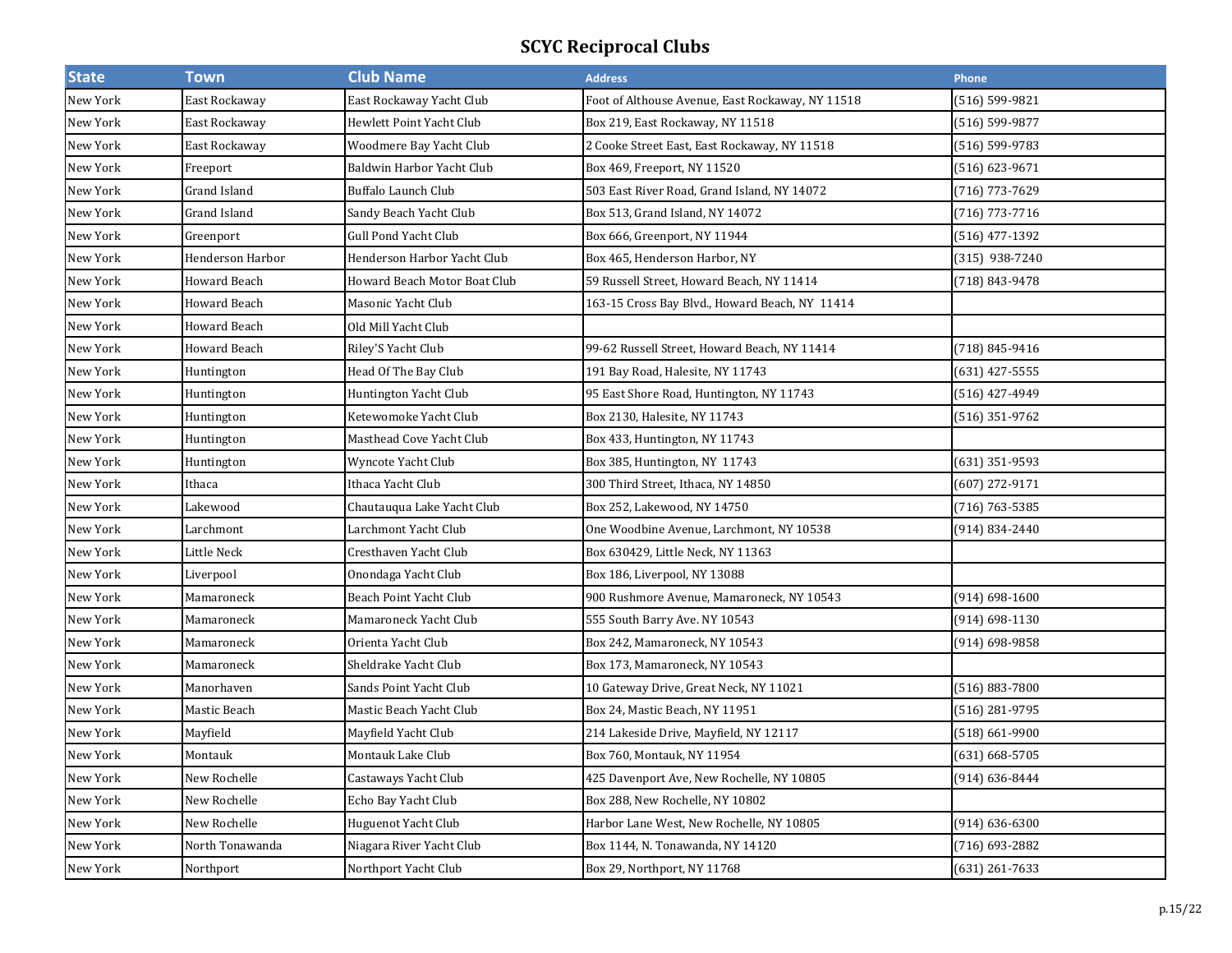| <b>State</b>    | <b>Town</b>            | <b>Club Name</b>                  | <b>Address</b>                                   | Phone                               |
|-----------------|------------------------|-----------------------------------|--------------------------------------------------|-------------------------------------|
| New York        | Nyack                  | Nyack Boat Club                   | 59 Gedney Street, Nyack, NY 10960                | (914) 358-9724                      |
| New York        | Olcott Beach           | Olcott Yacht Club                 | Box 715, Olcott Beach, NY 14126                  | (716) 778-5915                      |
| New York        | Ossining               | Shattemuc Yacht Club              | Box 29, Ossining, NY 10562                       | (914) 941-8777                      |
| New York        | Oyster Bay             | Seawanhaka Corinthian Yacht Club  | 314 Yacht Club Road, Oyster Bay, NY 11771        | (516) 922-6200                      |
| New York        | Pelham Manor           | New York Athletic Club Yacht Club | Travers Island, Pelham Manor, NY 10803           | (914) 738-0065                      |
| New York        | Port Jefferson         | Setauket Yacht Club               | Box 138, Port Jefferson, NY 11777                | (631) 473-9650                      |
| New York        | Port Washington        | Knickerbocker Yacht Club          | 433 Main Street, Port Washington, NY 11050       | $(516) 883 - 7655$                  |
| New York        | Port Washington        | Manhasset Yacht Club              | 455 Main Street, Port Washington, NY             | (516) 767-2150                      |
| New York        | Port Washington        | North Shore Yacht Club            | 73 Orchard Beach Road, Port Washington, NY 11050 | (516) 883-9823                      |
| New York        | Port Washington        | Port Washington Yacht Club        | 1 Yacht Club Drive, Port Washington, NY 11050    | (516) 767-1614                      |
| New York        | Remsenburg             | Rochester Yacht Club              | 5555 St. Paul Blvd., Rochester, NY 14617         | (716) 342-5511                      |
| New York        | Remsenburg             | Westhampton Yacht Squadron, Ltd   | Box 315, Remsenburg, NY 11960                    | (516) 325-9680                      |
| New York        | Rockaway Point         | Rockaway Point Yacht Club         | Box 45, Fort Tilden, NY 11695                    | (718) 474-9001                      |
| New York        | Rome                   | Lake Delta Yacht Club             | Box 667, Rome, NY 13442                          | (315) 337-5040                      |
| New York        | Rye                    | Coveleigh Yacht Club              | 459 Stuyvesant Avenue, Rye, NY 10580             | (914) 967-5900                      |
| New York        | Sag Harbor             | Sag Harbor Yacht Club             | Box 1988, Sag Harbor, NY 11963                   | (516) 725-0567                      |
| New York        | Sayville               | Sayville Yacht Club               | Box 127, Sayville, NY 11782                      | (516) 363-9581                      |
| New York        | Sea Cliff              | Sea Cliff Yacht Club              | 42 The Boulevard, Sea Cliff, NY 11579            | (516) 671-7374                      |
| New York        | Shelter Island Heights | Shelter Island Yacht Club         | Box 546, Shelter Island Heights, NY 11965        | (516) 749-0888                      |
| New York        | Sodus Point            | Sodus Bay Yacht Club              | Box 287, Sodus Point, NY 14555                   | $(315)$ 483-9550                    |
| New York        | Southampton            | Southampton Yacht Club            | Box 833, Southampton, NY 11968                   | (631) 283-9888                      |
| New York        | Staatsburg             | Poughkeepsie Yacht Club           | Box 667, Hyde Park, NY 12538                     | (914) 889-4742 - FAX (845) 229-7373 |
| New York        | Staten Island          | Great Kills Yacht Club            | 37 Mansion Avenue, Staten Island, NY 10308       | (718) 948-9615                      |
| New York        | Staten Island          | Mariner'S Harbor Yacht Club       | Box 24, Staten Island, NY 10303                  | (718) 442-5843                      |
| New York        | Staten Island          | Ocean Yacht Club                  | 370 Front Street, Staten Island, NY 10304        | (718) 720-1859                      |
| New York        | Staten Island          | Princess Bay Boatsmen'S Assn.     | 35 Rochell Place, Staten Island, NY 10312        | (212) 948-9886                      |
| New York        | Staten Island          | Richmond County Yacht Club        | 142 Mansion Avenue, Staten Island, NY 10308      | (718) 356-4120                      |
| <b>New York</b> | Staten Island          | Staten Island Yacht Club          | 147 Mansion Avenue, Staten Island, NY 10308      | [718] 948-9508                      |
| New York        | Stony Brook            | Stony Brook Yacht Club            | Box 755, Stony Brook, NY 11790                   | (516) 751-9873                      |
| New York        | Tarrytown              | Tarrytown Boat & Yacht Club       | Box 432, Tarrytown, NY 10591                     | (914) 631-1300                      |
| New York        | Tonawanda              | Inner Harbor Yacht Club           | 50 Fillmore Avenue, Tonawanda, NY 14150          | (716) 692-9920                      |
| New York        | Tonawanda              | Tonawanda Island Launch Club      | Box 3, Tonawanda, NY 14150                       | $(716) 692 - 7663$                  |
| New York        | Utica                  | Fort Schuyler Club                | 254 Genesee Street, Utica, NY 13502              | (315) 797-0170 - FAX 797-0071       |
| New York        | Wantagh                | Royal Menehune Yacht Club         | 1293 Jonathan Lane, Wantagh, NY 11793            | $(516) 785 - 3550$                  |
| New York        | Wantagh                | Wantagh Bay Yacht Club            |                                                  |                                     |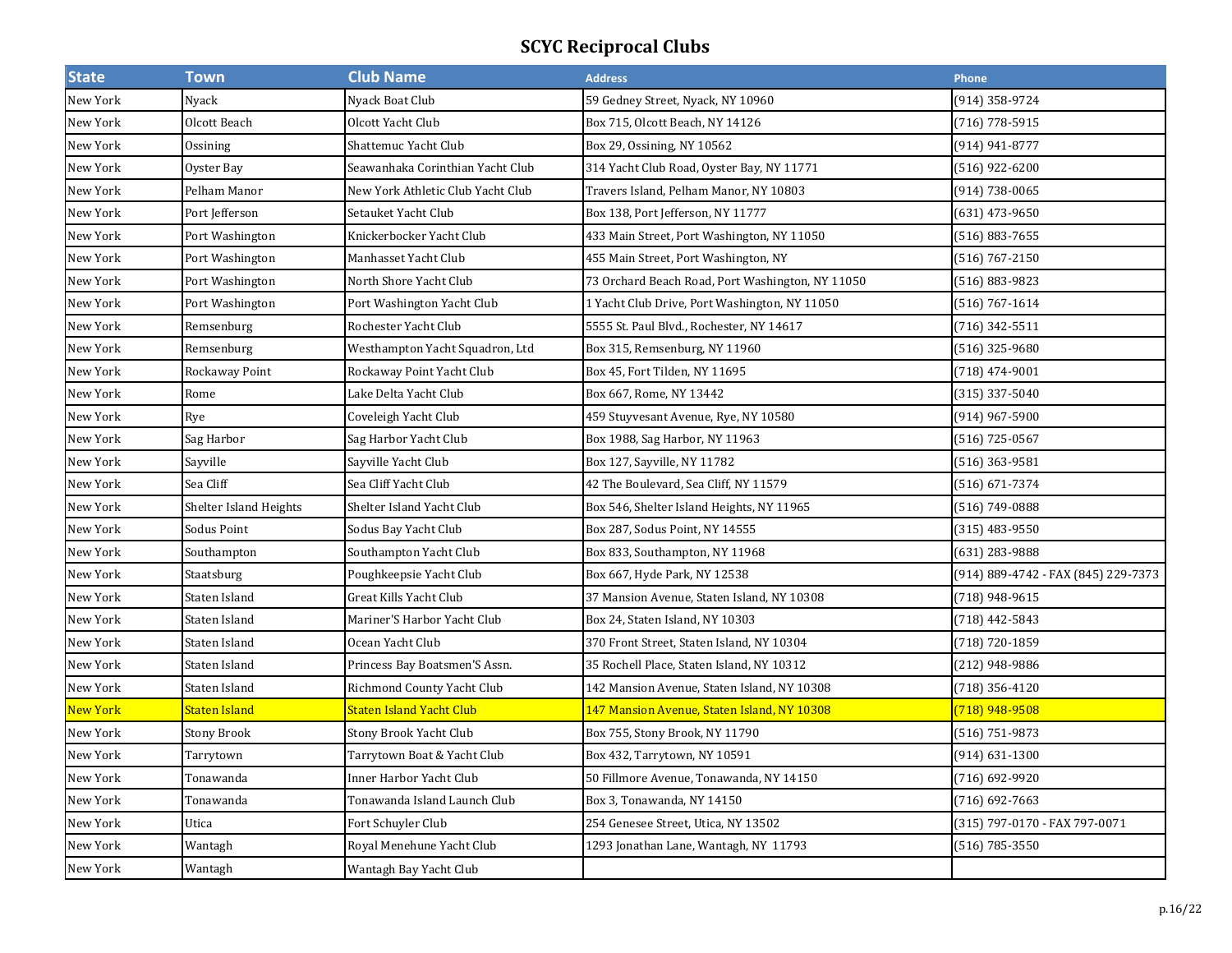| <b>State</b>   | <b>Town</b>        | <b>Club Name</b>                  | <b>Address</b>                                     | Phone                         |
|----------------|--------------------|-----------------------------------|----------------------------------------------------|-------------------------------|
| New York       | Watkins Glen       | Watkins Glen Yacht Club           | Box 216, Watkins Glen, NY 14891                    | (607) 535-9955                |
| New York       | West Haverstraw    | Hudson Cove Yacht Club            | 600 Beach Road, West Haverstraw, NY 10993          | (914) 429-2001                |
| New York       | West Islip         | Babylon Yacht Club                | 277 Tahlulah Lane, West Islip, NY 11795            | (631) 661-2777 - FAX 661-2777 |
| New York       | Wilson             | <b>Island Yacht Club</b>          | Box 333, Wilson, NY 14172                          | (716) 751-9978                |
| New York       | Wilson             | Tuscarora Yacht Club              | Box 826, Wilson, NY 14172                          | (716) 751-9975                |
| New York       | Woodmere           | Keystone Yacht Club               | Woodmere Blvd., Woodmere, NY 11598                 | $(516)$ 374-9811              |
| New York       | Youngstown         | Youngstown Yacht Club             | Box 379, Youngstown, NY 14174                      | (716) 745-7230                |
| North Carolina | Belhaven           | River Rat Yacht Club              | 291 Jordan Creek, Marina Drive, Belhaven, NC 27810 | (919) 964-6100                |
| North Carolina | Charlotte          | Charlotte City Club               | 121 W. Trade St., Suite 3100, Charlotte, NC 28202  | 704-334-3200                  |
| North Carolina | Chocowinity        | <b>Cypress Landing Yacht Club</b> | 100 Marina Drive, Chocowinity, NC 27817            | (252) 975-3955                |
| North Carolina | Cornelius          | Peninsula Yacht Club              | 18501 Harbor Light Blvd., Cornelius, NC 28031      | (704) 892-9858                |
| North Carolina | Elizabeth City     | Pasquotank River Yacht Club       | Box 612, Elizabeth City, NC 27907                  | (919) 338-5121                |
| North Carolina | Hampstead          | Harbour Village Yacht Club        | Box 786, Hampstead, NC 28443                       | (910) 270-4803                |
| North Carolina | Hertford           | Osprey Yacht Club                 |                                                    |                               |
| North Carolina | <b>High Point</b>  | String & Splinter                 | 305 West High Avenue, High Point, NC 27260         | 336-882-8191                  |
| North Carolina | New Bern           | <b>Blackbeard Sailing Club</b>    | Box 203, New Bern, NC 28560                        | (252) 633-3990                |
| North Carolina | New Bern           | Eastern Carolina Yacht Club       | Box 1123, New Bern, NC 28563                       | (252) 637-2389                |
| North Carolina | New Bern           | Fairfield Harbour Yacht Club      | 1090 Pelican Drive, New Bern, NC 28560             | (252) 635-1199                |
| North Carolina | New Bern           | New Bern Yacht Club               | Box 12114, New Bern, NC 28562                      | (252) 634-2626                |
| North Carolina | Oriental           | Sea Harbour Yacht Club            | Box 442, Oriental, NC 28571                        | (919) 249-0808                |
| North Carolina | Oriental           | The Harbor Club                   | Box 217, Oriental, NC 28571                        | (252) 249-1200                |
| North Carolina | Southport          | Southport Sailing & Boat Club     | Box 10690, Southport, NC 28461                     | (910) 367-7219                |
| North Carolina | Washington         | Pamlico Plantation Yacht Club     | 150 Clubhouse Circle, Washington, NC 27889         | (919) 946-9494                |
| North Carolina | Washington         | Washington Yacht & Country Club   | Box 1721, Washington, NC 27889                     | (252) 946-1514                |
| North Carolina | Wrightsville Beach | Seapath Yacht Club                | Box 690, Wrightsville Beach, NC 28480              | (919) 256-3747                |
| Ohio           | Ashtabula          | Ashtabula Yacht Club              | Box 225, Ashtabula, OH 44005                       | (216) 964-3129                |
| Ohio           | Buckeye Lake       | Buckeye Lake Yacht Club           | Box 867, Buckeye Lake, OH 43008                    | (614) 929-9941                |
| Ohio           | Cincinnati         | Four Seasons Yacht Club           | 4609 Kellogg Avenue, Cincinnati, OH 45226          | (513) 321-3300                |
| Ohio           | Cincinnati         | Mount Adams Yacht Club            | Box 75054, Cincinnati, OH 45275                    | (513) 721-6250                |
| Ohio           | Cleveland          | <b>Edgewater Yacht Club</b>       | 6700 Memorial Shoreway N.W., Cleveland, OH 44102   | (216) 281-6470                |
| Ohio           | Cleveland          | Lakeside Yacht Club               | 4851 North Marginal Road, Cleveland, OH 44144      | (216) 432-3270 - FAX 422-0019 |
| Ohio           | Cleveland          | Olde River Yacht Club             | 4900 Whiskey Island, Cleveland, OH 44102           | $(216) 631 - 9100$            |
| Ohio           | Eastlake           | Chagrin Lagoons Yacht Club        | 35111 Lagoons Drive, Eastlake, OH 44095            | (440) 942-0299                |
| Ohio           | Huron              | Huron Yacht Club                  | Box 176, Huron, OH 44839                           | (419) 433-3113                |
| Ohio           | Mentor             | Mentor Harbor Yachting Club       | 5330 Coronado Drive, Mentor, OH 44060              | $(216)$ 951-0155              |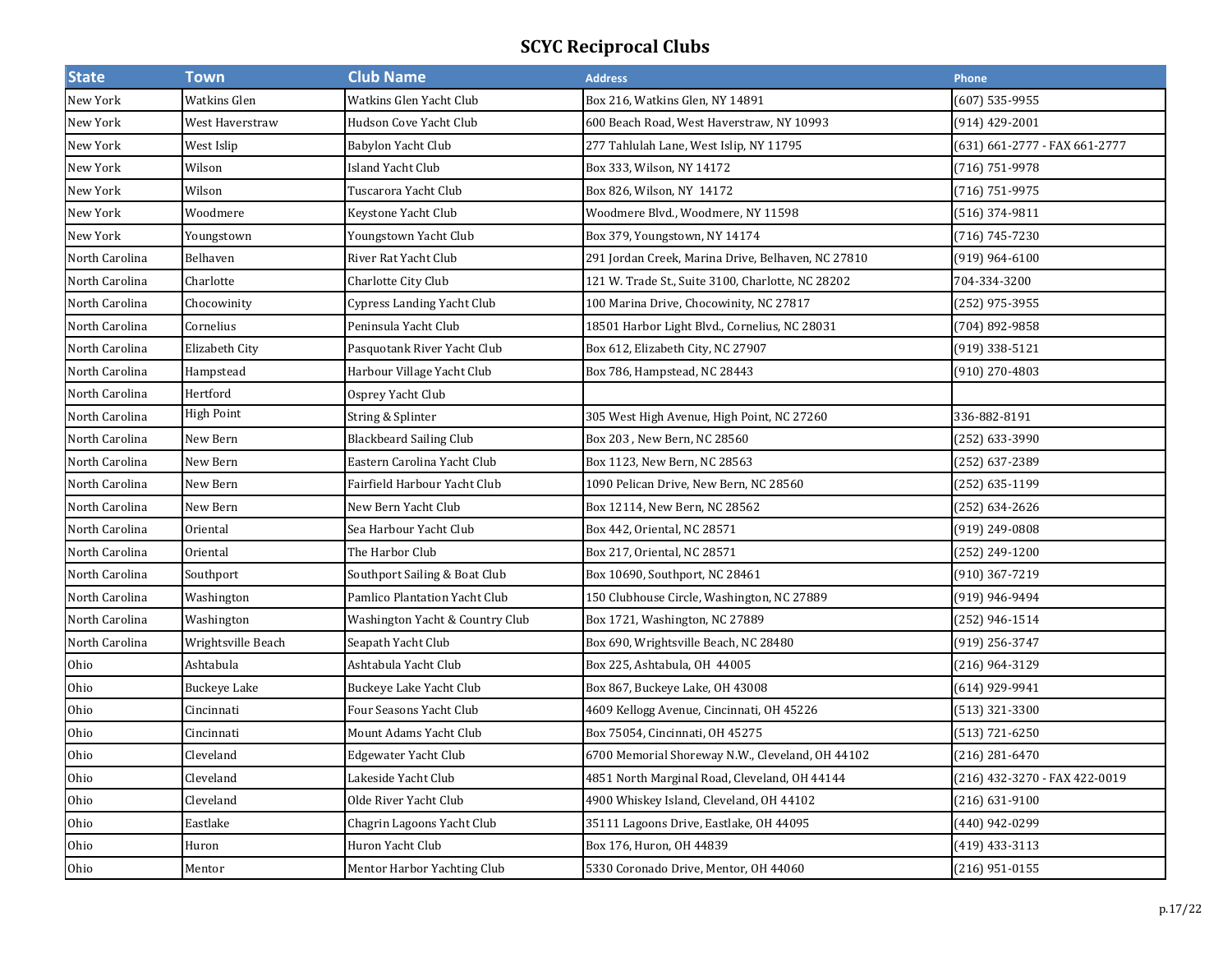| <b>State</b> | Town                    | <b>Club Name</b>                      | <b>Address</b>                                  | Phone                         |
|--------------|-------------------------|---------------------------------------|-------------------------------------------------|-------------------------------|
| Ohio         | Mentor                  | Mentor Lagoons Yacht Club             | Box 574, Mentor, OH 44060                       | (216) 257-5334                |
| Ohio         | Port Clinton            | Catawba West Harbor Yacht Club        | Box 265, Port Clinton, OH 43452                 | (419) 797-9962                |
| Ohio         | Port Clinton            | Port Clinton Yacht Club               | Box 127, Port Clinton, OH 43452                 | (419) 734-2424                |
| Ohio         | Put-in-Bay              | Put-In-Bay Yacht Club                 | Box 51, Put-in-Bay, OH 43456                    |                               |
| Ohio         | Rocky River             | Cleveland Yachting Club               | 200 Yacht Club Drive, Cleveland, OH 44116       | (440) 333-1155                |
| Ohio         | Sandusky                | Sandusky Yacht Club                   | 529 E. Water Street, Sandusky, OH 44870         | $(419)$ 625-6567              |
| Ohio         | Toledo                  | North Cape Yacht Club                 | 11850 Toledo Beach Road, Toledo, OH 43611       | (734) 242-5081                |
| Ohio         | Toledo                  | Ottawa River Yacht Club               |                                                 |                               |
| Ohio         | Toledo                  | River View Yacht Club                 | 5981 Edgewater Drive, Toledo, OH 43611          | (419) 729-9251                |
| Ohio         | Toledo                  | Toledo Yacht Club                     | 3900 North Summit, Toledo, OH 43611             | (419) 726-3485                |
| Ohio         | Vermilion               | Vermilion Boat Club                   | 5416 E. Liberty Avenue, Vermilion, OH 44089     | (216) 967-6634                |
| Ohio         | Vermilion               | Vermilion Yacht Club                  | 5440 Anchorage Way, Vermilion, OH 44089         | (216) 967-3255                |
| Ohio         | Zanesville              | Zanesville Yacht Club                 | Box 334, Zanesville, OH 43702                   | (740) 454-9085                |
| Oklahoma     | Grand Lake              | Arrowhead Yacht Club                  | Box 600, Ketchum, OK 74349                      | (918) 782-3292                |
| Oklahoma     | Ketchum                 | Cherokee Yacht Club                   | Box 690, Ketchum, OK 74349                      | (918) 782-4421                |
| Oklahoma     | Kingston                | Caney Creek Yacht Club                | Box 1307, Kingston, OK 73439                    | (580) 564-3947 - FAX 564-1819 |
| Oklahoma     | Norman                  | Thunderbird Sailing Club              | Box 1086, Norman, OK 73070                      | (405) 447-4974                |
| Oklahoma     | Oklahoma City           | Oklahoma City Boat Club               | Box 20245, Oklahoma City, OK 73156              | (405) 751-8409                |
| Oregon       | Portland                | Sauvie Island Yacht Club              | Box 2524, Portland, OR 97208                    | (503) 252-4400                |
| Pennsylvania | Erie                    | Erie Yacht Club                       | Box 648, Erie, PA 16512                         | $(814)$ 453-4931              |
| Pennsylvania | Essington               | Corinthian Yacht Club Of Philadelphia | Box 366, Essington, PA 19029                    | $(610)$ 521-4705              |
| Pennsylvania | Essington               | Riverside Yacht Club                  | Box 64, Essington, PA 19029                     | (610) 521-9855                |
| Pennsylvania | Essington               | West End Boat Club                    | Box 7, Essington, PA 19029                      | (610) 521-4747                |
| Pennsylvania | Lancaster               | Lancaster Tennis & Yacht Club         | Box 4782, Lancaster, PA 17604                   | (717) 392-7826                |
| Pennsylvania | Lewistown               | acks Creek Yacht Club                 | 44 Grand Parkway, Lewistown, PA 17044           | (717) 248-0242                |
| Pennsylvania | Mt. Top                 | Nuangola Yacht Club                   | 337 Chestnut Avenue, Bloomsburg, PA 17815       | (570) 868-5417                |
| Pennsylvania | <b>Oakmont</b>          | Oakmont Yacht Club                    | 11 Washington Avenue, Oakmont, PA 15139         | (412) 828-9847                |
| Pennsylvania | Philadelphia            | Philadelphia Yacht Club               | 301 North Front St, Philadelphia, PA 19106      | (215) 238-9393                |
| Pennsylvania | Philadelphia            | Quaker City Yacht Club                | 7101 North Delaware Ave, Philadelphia, PA 19135 | (215) 624-9811                |
| Pennsylvania | Philadelphia            | Union League Yacht Club               | 140 South Broad St, Philadelphia, PA 19102      | $(215) 563 - 6500$            |
| Pennsylvania | <b>Plymouth Meeting</b> | Lu Lu Temple Yacht Club               | 5140 Butler Pike, Plymouth Meeting, PA 19462    | (610) 828-9050                |
| Pennsylvania | Wrightsville            | Lake View Yacht Club                  | 1744 Long Level Road, Wrightsville, PA 17368    | $(717)$ 252-1211              |
| Pennsylvania | Wrightsville            | Susquehanna Yacht Club                | 1730 Long Level Road, Wrightsville, PA 17368    | (717) 252-9972                |
| Rhode Island | Barrington              | Barrington Yacht Club                 | 25 Barton Avenue, Barrington, RI 02806          | (401) 245-1181                |
| Rhode Island | <b>Bristol</b>          | Bristol Yacht Club                    | Box 180, Bristol, RI 02809                      | (401) 253-2922                |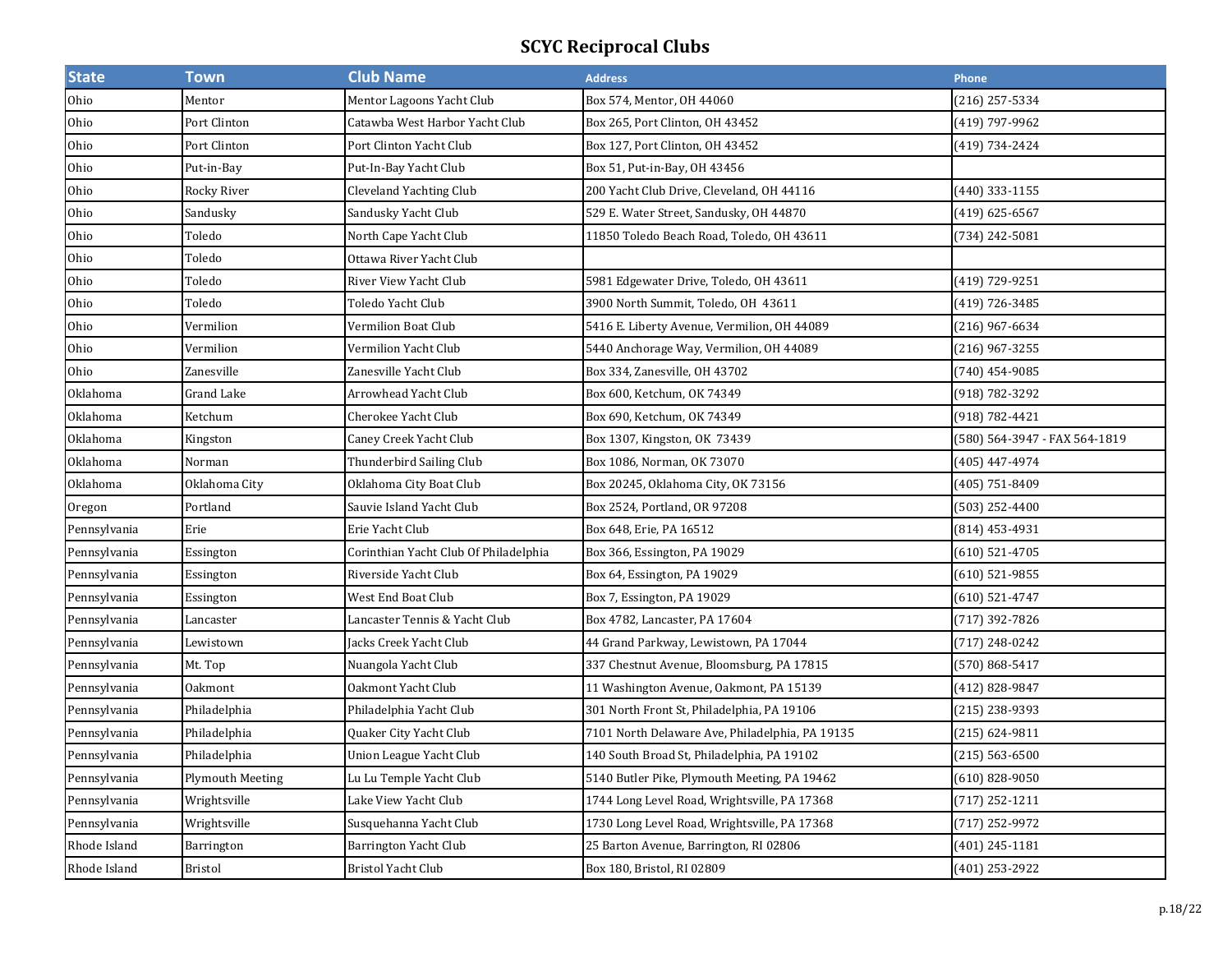| <b>State</b>   | <b>Town</b>        | <b>Club Name</b>                        | <b>Address</b>                                        | <b>Phone</b>                  |
|----------------|--------------------|-----------------------------------------|-------------------------------------------------------|-------------------------------|
| Rhode Island   | Cranston           | Edgewood Yacht Club                     | 3 Shaw Avenue, Cranston, RI 02905                     | (401) 781-9626 - FAX 781-9626 |
| Rhode Island   | Cranston           | Narragansett Yacht Club                 | 1128 Narragansett Drive, Cranston, RI 02905           | (401) 941-2000                |
| Rhode Island   | Cranston           | Palestine Shrine Yacht Club             | 15 Neil Lane, North Scituate, RI 02857                | (401) 934-0550                |
| Rhode Island   | Cranston           | Rhode Island Yacht Club                 | 1 Ocean Avenue, Cranston, RI 02905                    | (401) 941-0220                |
| Rhode Island   | East Greenwich     | Blue Parrot Yacht Club                  | Box 1731, East Greenwich, RI 02818                    | (401) 941-6331                |
| Rhode Island   | East Greenwich     | East Greenwich Yacht Club               | Box 267, East Greenwich, RI 02818                     | (401) 884-7700                |
| Rhode Island   | East Greenwich     | West Bay Yacht Club                     | Box 1604, E. Greenwich, RI 02818                      | (401) 885-4414                |
| Rhode Island   | East Providence    | East Providence Yacht Club              | 9 Pier Road, East Providence, RI 02914                | (401) 434-0161                |
| Rhode Island   | Newport            | Ida Lewis Yacht Club                    | Box 479, Newport, RI 02840                            | (401) 846-1969                |
| Rhode Island   | Newport            | Newport Yacht Club (The)                | 110 Long Wharf, Newport, RI 02840                     | (401) 846-9410                |
| Rhode Island   | North Kingstown    | Wickford Yacht Club                     | Box 352, North Kingstown, RI 02852                    | (401) 294-9010                |
| Rhode Island   | Saunderstown       | Saunderstown Yacht Club                 | Box 14, Saunderstown, RI 02874                        | (401) 295-0080                |
| Rhode Island   | Wakefield          | Point Judith Yacht Club                 | Box 455, Wakefield, RI 02880                          | (401) 783-5603                |
| Rhode Island   | Watch Hill         | Watch Hill Yacht Club                   | Box 2933, Westerly, RI 02891                          | (401) 596-4986                |
| Rhode Island   | Westerly           | Westerly Yacht Club                     | 1 Watch Hill Road, Westerly, RI 02891                 | (401) 596-7556                |
| South Carolina | Aiken              | Green Boundary Club                     | 780 Whiskey Road, Aiken, SC 29801                     | 803-649-2549                  |
| South Carolina | Aiken              | Houndslake Country Club                 | 901 Houndslake Drive, Aiken, SC 29803                 | 803-648-6805                  |
| South Carolina | Charleston         | <b>Charleston Yacht Club</b>            | Box 20474, Charleston, SC 29413                       | (843) 722-4968                |
| South Carolina | Charleston         | James Island Yacht Club                 | Box 12840, Charleston, SC 29422                       | (843) 795-6060                |
| South Carolina | Columbia           | The Palmetto Club                       | 1301 Gervais Street, 20th Floor, Columbia, SC 29201   | 803-771-8767                  |
| South Carolina | Greenville         | The Poinsett Club                       | 807 East Washington Street, Greenville, SC 29601      | 864-242-3062                  |
| South Carolina | Hilton Head Island | Haig Point Club & Community Association | 10 Haig Point Circle, Hilton Head Island, SC 29928    | 843-686-2000                  |
| South Carolina | Kiawah Island      | Cinder Creek Yacht Club                 | Box 633, Johns Island, SC 29457                       | (843) 971-9152                |
| South Carolina | Myrtle Beach       | Dunes Golf & Beach Club                 | 9000 North Ocean Boulevard, Myrtle Beach, SC 29572    | 843-449-5236                  |
| South Carolina | Pawleys Island     | Reserve Harbor Club                     | Box 2010, Pawleys Island, SC 29585                    | (843) 235-8262                |
| South Carolina | Rock Hill          | City Club Of Rock Hill                  | 140 East Main Street, PO Box 970, Rock Hill, SC 29731 | 803-980-2525                  |
| South Carolina | Seabrook Island    | Bohicket Yacht Club                     | 1880 Andell Bluff Blvd., Seabrook Island, SC 29455    |                               |
| South Carolina | Seneca             | Keowee Sailing Club                     | Box 353, Seneca, SC 29679                             | (864) 882-9613                |
| South Dakota   | Yankton            | Gavins Point Yacht Club                 | 928 Ridgecrest Dr, Vermillion, SD 57069               | (605) 334-2293                |
| Tennessee      | Chattanooga        | Chattanooga Yacht Club                  | 9400 North Hickory Valley Rd, Chattanooga, TN 37416   | $(615)$ 344-6033              |
| Tennessee      | Chattanooga        | Lakeshore Yacht Club                    | 2018 Clearfield Lane, Chattanooga, TN 37405           | (423) 267-6003                |
| Tennessee      | Harrison           | <b>Island Cove Yacht Club</b>           | Box 402, Harrison, TN 37341                           | Fax (706) 266-8717            |
| Tennessee      | Knoxville          | <b>Concord Yacht Club</b>               | Box 22781, Knoxville, TN 37933                        | $(615)$ 966-9185              |
| Tennessee      | Knoxville          | Fort Loudoun Yacht Club                 | 2325 Lakefront Drive, Knoxville, TN 37922             | (865) 690-6636                |
| Tennessee      | Lebanon            | Cherokee Yacht Club                     | 450 Cherokee Dock Road, Lebanon, TN 37087             | $(615)$ 452-1515              |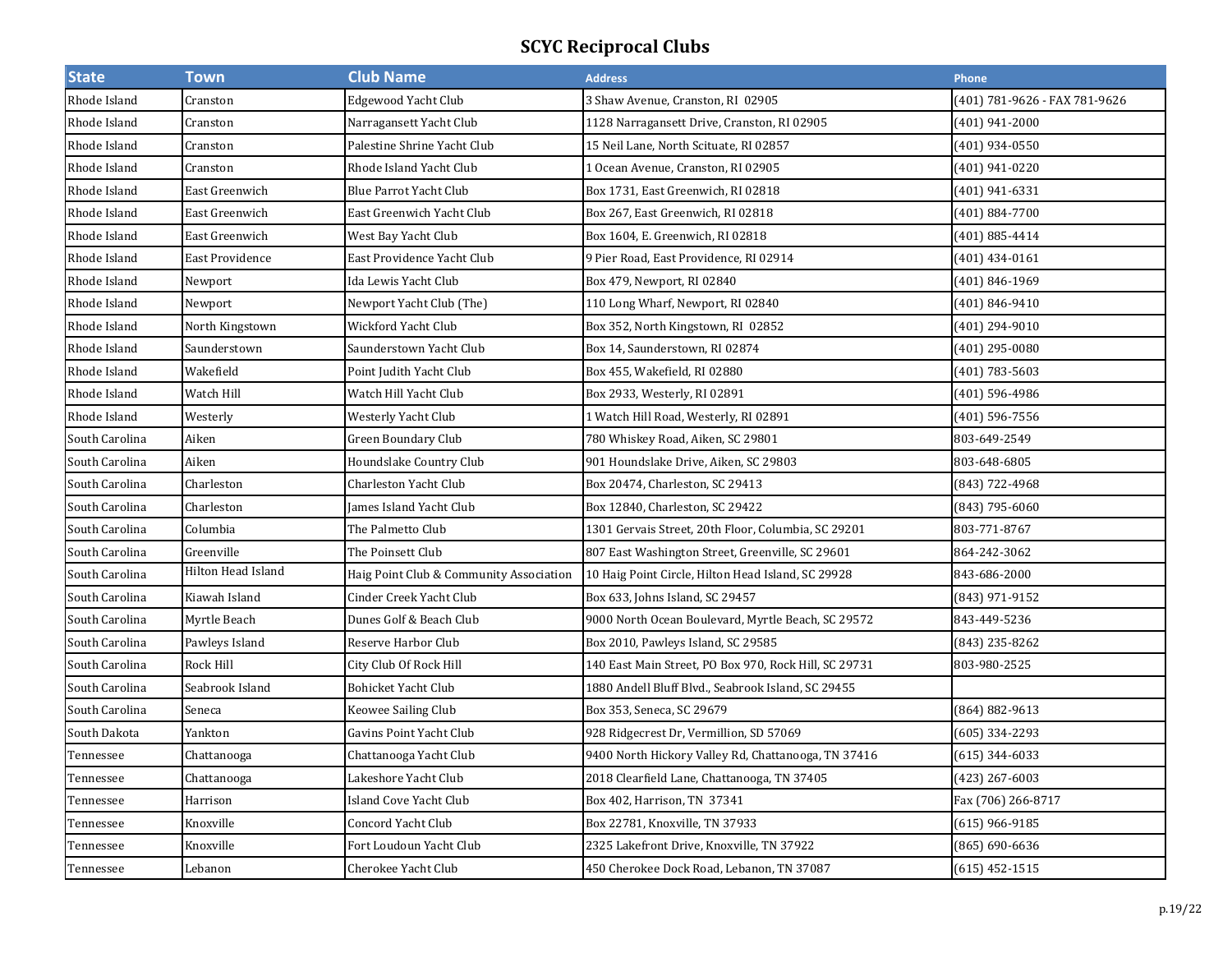| <b>State</b> | <b>Town</b>    | <b>Club Name</b>                     | <b>Address</b>                                              | Phone                               |
|--------------|----------------|--------------------------------------|-------------------------------------------------------------|-------------------------------------|
| Tennessee    | Loudon         | Tellico Village Yacht & Country Club | 100 Sequoyah Road, Loudon, TN 37774                         | (423) 458-4363                      |
| Tennessee    | Mt. Juliet     | Cedar Creek Yacht Club               | 3581 Bender's Ferry Road, Mt. Juliet, TN 37122              | (615) 758-5209                      |
| Tennessee    | Nashville      | Commodore Yacht Club                 | Box 210185, Nashville, TN 37221                             | (615) 356-4110                      |
| Tennessee    | Nashville      | Harbor Island Yacht Club             | 2507 Hemmingway Drive, Nashville, TN 37215                  | $(615) 655 - 0548$                  |
| Tennessee    | Nashville      | Nashville Yacht Club                 | Box 292795, Nashville, TN 37229                             | $(615)$ 758-5209                    |
| Tennessee    | Nashville      | Percy Priest Yacht Club              | Box 150642, Nashville, TN 37215                             | $(615) 862 - 8472$                  |
| Tennessee    | Nashville      | Rock Harbor Yacht Club               | 525 Basswood Drive, Nashville, TN 37209                     | (615) 356-1111                      |
| Tennessee    | Old Hickory    | Vanderbilt Cove Yacht Club           | 1 Yacht Club Place, Old Hickory, TN 37138                   | (615) 754-5454                      |
| Tennessee    | Ten Mile       | Horizon Yacht Club                   | 3952 River Road, Ten Mile, TN 37880                         | (423) 376-7298                      |
| Texas        | Austin         | Austin Yacht Club                    | 5906 Beacon Drive, Austin, TX 78734                         | (512) 266-1336                      |
| Texas        | Canyon Lake    | Hill Country Yacht Club              | 6718 Callaghan Rd #101, San Antonio, TX 78229               | (210) 935-4435                      |
| Texas        | Canyon Lake    | Lake Canyon Yacht Club               | Box 18554, San Antonio, TX 78218                            | (210) 590-7100                      |
| Texas        | Corpus Christi | Bay Yacht Club                       | Box 404, Corpus Christi, TX 78403                           | (512) 884-8310                      |
| Texas        | Corpus Christi | Corpus Christi Yacht Club            | 98 Coopers Alley, Corpus Christi, TX 78401                  | (512) 883-6518 - FAX 883-3121       |
| Texas        | Corpus Christi | Padre Island Yacht Club              | 15301 Tortuga Court, Corpus Christi, TX 78418               | (361) 949-2248                      |
| Texas        | Dallas         | Park City Club                       | 5956 Sherry Lane, Suite 1700, Dallas, TX 75225              | 214-373-0756                        |
| Texas        | Fort Worth     | Fort Worth Boat Club                 | 10,000 Boat Club Road, Fort Worth, TX 76179                 | (817) 236-8393                      |
| Texas        | Galveston      | Galveston Yacht Club                 | Box 725, Galveston, TX 77553                                | (409) 763-5668                      |
| Texas        | Gordonville    | Cedar Mills Yacht Club               | Box 668, Gordonville, TX 76245                              | (214) 523-4222                      |
| Texas        | Heath          | Rush Creek Yacht Club                | 320 Rush Creek Drive, Heath, TX 75087                       | (214) 771-6500                      |
| Texas        | Houston        | The Houston Club                     | 811 Rusk, Houston, TX 77002                                 | 713-225-1661                        |
| Texas        | Kemah          | Texas Corinthian Yacht Club          | Box 577, Kemah, TX 77565                                    | (423) 458-4363                      |
| Texas        | Kemah          | Waterford Yacht Club                 | PMB 204 / 2951 Marina Bay Drive #130, League City, TX 77573 | (281) 538-6624                      |
| Texas        | La Porte       | Houston Yacht Club                   | Box 1276, La Porte, TX 77572                                | (713) 471-1255                      |
| Texas        | Lake Tyler     | Tyler Yacht Club                     | Box 130906, Tyler, TX 75713                                 | (903) 839-2076                      |
| Texas        | Lewisville     | Dallas Yacht Club                    | Box 716, Lewisville, TX 75067                               | (214) 234-0721                      |
| Texas        | Lubbock        | The Lubbock Club                     | 1500 Broadway, Lubbock, TX 79401                            | 806-763-7308                        |
| Texas        | Nassau Bay     | Bal Harbour Yacht Club               | 123 Lakeside Lane, Houston, TX 77058                        | (713) 333-5168                      |
| Texas        | Oakpoint       | Dallas Corinthian Yacht Club         | 15851 N. Dallas Pkwy. #600, Addison, TX 75001               | (972) 294-1661 - FAX (214) 561-8687 |
| Texas        | Port Arthur    | Port Arthur Yacht Club               | 560 Pleasure Island Blvd. #79, Port Arthur, TX 77640        | (409) 985-3751                      |
| Texas        | Port Isabel    | Laguna Madre Yacht Club              | Box 605, Port Isabel, TX 78578                              | (956) 943-5692                      |
| Texas        | Port Lavaca    | Port Lavaca Yacht Club               | 106 South Commerce St, Port Lavaca, TX 77979                | (361) 552-2615                      |
| Texas        | Pottsboro      | Texoma Power Boat Club               | 15 Troon Drive, Roanoke, TX 76262                           | $(817)$ 430-0601                    |
| Texas        | Rockport       | Key Allegro Yacht Club               | Box 1765, Rockport, TX 78382                                | (512) 729-4114                      |
| Texas        | Rockport       | Rockport Yacht Club                  | 722 Navigation Circle, Rockport, TX 78382                   | (361) 729-3115                      |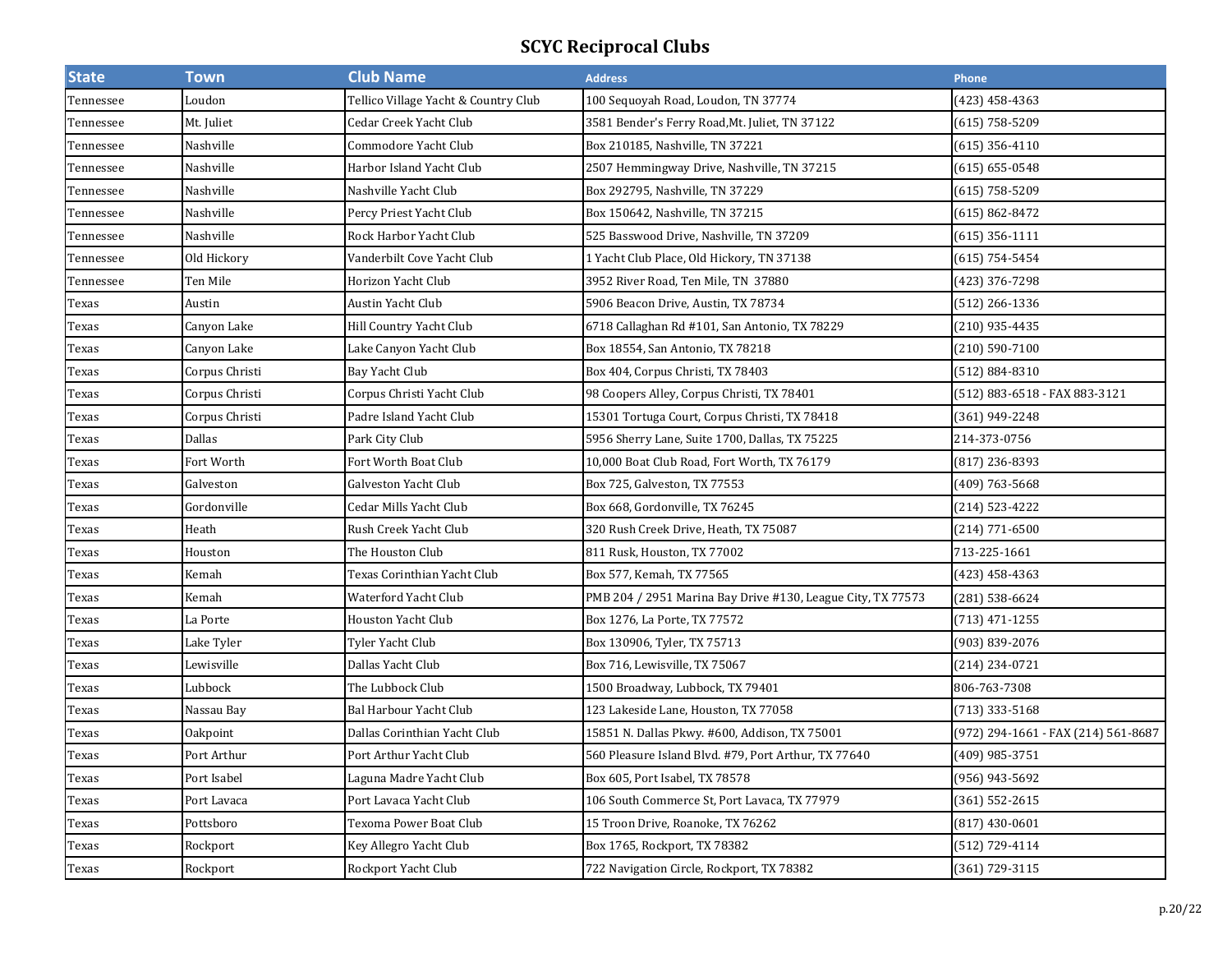| <b>State</b> | Town           | <b>Club Name</b>                    | <b>Address</b>                                                      | Phone                         |
|--------------|----------------|-------------------------------------|---------------------------------------------------------------------|-------------------------------|
| Texas        | Rockwall       | <b>Chandlers Landing Yacht Club</b> | 501 Yacht Club Dr South, Rockwall, TX 75087                         | (214) 771-2051                |
| Texas        | Seabrook       | Lakewood Yacht Club                 | 2425 Nasa Road 1, Seabrook, TX 77586                                | (713) 474-2511                |
| Vermont      | Colchester     | Malletts Bay Boat Club              | Box 402, Colchester, VT 05402                                       | (802) 658-3959                |
| Vermont      | Colchester     | Three Islands Sailing Club          | Box 747, Colchester, VT 05446                                       | (802) 862-5510                |
| Virginia     | Alexandria     | Old Dominion Boat Club              | Box 1245, Alexandria, VA 22313                                      | 703) 836-1900                 |
| Virginia     | Carter's Creek | Rappahannock River Yacht Club       | Box 55, Irvington, VA 22480                                         | $(804)$ 438-6650              |
| Virginia     | Deltaville     | Fishing Bay Yacht Club              | Box 29186, Richmond, VA 23242                                       | (804) 740-7913                |
| Virginia     | Falls Church   | National Yacht Club                 | 2607 Ogden Street, Falls Church, VA 22043                           | (703) 548-9027                |
| Virginia     | Fort Monroe    | Old Mill Yacht Club                 | 163-15 Crossbay Blvd., Howard Beach, NY 11414                       | (212) 843-9060                |
| Virginia     | Fort Monroe    | Old Point Comfort Yacht Club        | Box 51163, Fort Monroe, VA 23651                                    | (804) 722-0326                |
| Virginia     | Hampton        | Hampton Yacht Club                  | 4707 Victoria Blvd., Hampton, VA 23669                              | (757) 722-0711                |
| Virginia     | Kilmarnock     | Indian Creek Yacht & Country Club   | Box 1508, Kilmarnock, VA 22482                                      | (804) 435-1340 - FAX 435-8775 |
| Virginia     | Newport News   | Tidewater Boat Club                 | 798 West 45th. Street, Norfolk, VA 23508                            | (757) 489-3506                |
| Virginia     | Newport News   | Warwick Yacht & Country Club        | 400 Maxwell Lane, Newport News, VA 23606                            | (804) 930-0561                |
| Virginia     | Redart         | Mathews Yacht Club                  | Box 671, Mathews, VA 23109                                          | (804) 725-3165                |
| Virginia     | Richmond       | The Bull & Bear Club                | 901 East Cary Street, 21st Floor, P.O. Box 2406, Richmond, VA 23219 | 804-649-8431                  |
| Virginia     | Seaford        | Seaford Yacht Club                  | Box 1885, Yorktown, VA 23696                                        | (757) 898-8439                |
| Virginia     | Stafford       | Aquia Harbour Yacht Club            | Box 905, Stafford, VA 22555                                         | (703) 659-4358                |
| Virginia     | Virginia Beach | Cavalier Golf & Yacht Club          | 1052 Cardinal Road, Virginia Beach, VA 23451                        | (804) 422-8226                |
| Virginia     | Virginia Beach | Lynnhaven Marine Yacht Club         | 2150 W. Great Neck Rd, Virginia Beach, VA 23451                     | (757) 481-0700                |
| Virginia     | Williamsburg   | Kingsmill Yacht Club                | Box 2298, Williamsburg, VA 23185                                    | (804) 253-3919                |
| Virginia     | Williamsburg   | Two Rivers Yacht Club               | 1636 Harbor Road, Williamsburg, VA 23185                            | (757) 258-4863                |
| Washington   | Bellingham     | Bellingham Yacht Club               | 2625 Harbor Loop, Bellingham, WA 98225                              | (206) 733-7390                |
| Washington   | Blaine         | Sem Iahmoo Yacht Club               | 9540 Semiahmoo Parkway, Blaine, WA 98230                            | (360) 371-5700                |
| Washington   | Coulee Dam     | Grand Coulee Dam Yacht Club         | Box 468, Coulee Dam, WA 99133                                       |                               |
| Washington   | Edmonds        | Edmonds Yacht Club                  | Box 356, Edmonds, WA 98020                                          | (206) 778-5499                |
| Washington   | Seattle        | Queen City Yacht Club               | 2608 Boyer Avenue E., Seattle, WA 98102                             | (206) 323-9602                |
| Washington   | Seattle        | Seattle Yacht Club                  | 1807 E. Hamlin Street, Seattle, WA 98112                            | (206) 325-1000                |
| Wisconsin    | Appleton       | Appleton Yacht Club                 | Box 1683, Appleton, WI 54913                                        | (920) 733-9848                |
| Wisconsin    | Bayfield       | Bayfield Yacht Club                 | 2740 Overlook Avenue North, Stillwater, WI 55082                    | (612) 777-0128                |
| Wisconsin    | Bayfield       | Pikes Creek Keel Club               | Rte 1 Box 717, Bayfield, WI 54814                                   | (715) 779-5110                |
| Wisconsin    | East Troy      | Lake Beulah Yacht Club              | Box 833, East Troy, WI 53120                                        | (414) 642-4468                |
| Wisconsin    | Ephraim        | Ephraim Yacht Club                  | Box 331, Ephraim, WI 54211                                          | (920) 854-7107                |
| Wisconsin    | Fontana        | Abbey Springs Yacht Club            | Box 587, Fontana, WI 53125                                          | (262) 275-6113                |
| Wisconsin    | Fontana        | Abbey Yacht Club                    | Box 117, Fontana, WI 53125                                          | (262) 275-9375                |